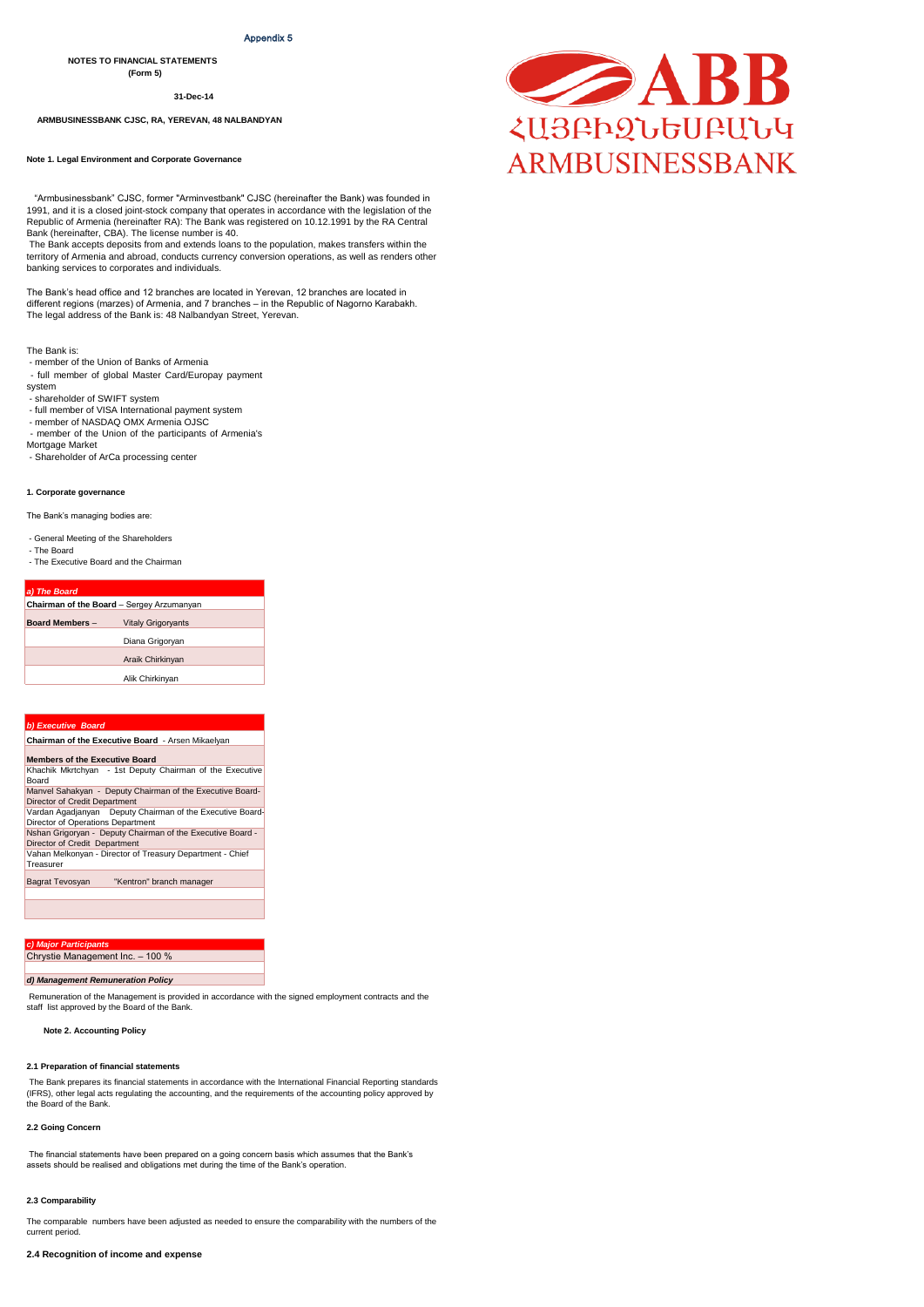#### *2.4.1 Interest income and expense*

Interest income and interest expense in the Statement of Comprehensive Income are recognized on the

accrual basis using the effective interest method. *2.4.2 Commissions and other income and expense* 

Loan origination fees together with correspondent expenses are deferred as an adjustment to the effective yield of the loans. Fees, other income and expense are recognized on an accrual basis during the time of service provision.

#### **2.5 Foreign currency transactions**

Foreign currency transactions are translated to the functional currency using the exchange rate as of the transaction date. Monetary assets and liabilities denominated in foreign currency are translated to the functional currency using the exchange rate established as of the balance sheet date.

Gain and loss resulting from the difference between the exchange rate provided by the contract concerning the<br>transaction and the exchange rate as of the transaction date are accounted for in the Statement of Comprehensive Income as a line item "net income from sale and purchase of foreign currency" in net trading incor

The following exchange rates were used by the Bank when preparing the financial statements:

|                        | 31 December 2013 |
|------------------------|------------------|
| <b>AMD/1 US Dollar</b> | 405.64           |

#### **2.6 Cash and cash equivalents**

Cash and cash equivalents comprise cash on hand, demand amounts of correspondent banks, balances with the CBA (excluding funds deposited for the settlement of ArCa payment cards), which can be converted into cash at short notice and which are subject to an insignificant risk of changes in value.

#### **2.7 Amounts due from other banks**

In the normal course of business, the Bank maintains current and deposits accounts opened with other banks for various periods of time.

**2.8 Securities**

On initial recognition, financial assets available for sale are accounted for at initial cost and thereafter remeasured at fair value. When revaluating at fair value, the revaluation result is reflected in the equity

#### **2.9 Loans and advances to customers**

Loans and advances are financial assets with fixed payments, which arise when the Bank provides money directly to a debtor with no intention of trading the receivable. Loans granted by the Bank with fixed maturities are initially recognized at fair value plus related transaction costs. Subsequently, loans and advances are measured at amortized cost using the effective interest method. Loans and advances to customers are carried net of any allowance for impairment losses.

#### **2.10 Leasing**

Lease payments under an operating lease are recognised in the statement of financial results as expenses on a straight-line basis over the lease term.

#### **2.11 Possible losses reserve**

The Bank makes an impairment assessment for financial assets or a group of financial assets as of the each balance sheet date.

#### **2.12 Intangible assets**

Intangible assets include computer software, licences and similar items. Intangible assets acquired separately are initially recognized at cost. After initial recognition, intangible assets are carried at cost less accumulated<br>amortisation or impairment losses. Intangible assets can have either an identifiable or indefinite useful Intangible assets with identifiable useful lives are amortized on a straight-line basis over their useful life, that is 15 years. Intangible assets with indefinite useful lives are not amortized, they are reassessed each year for

#### **2.13 Property, plant and equipment**

Property, plant and equipment ("PPE") are recorded at historical cost less accumulated depreciation.

Depreciation is calculated using the straight-line method based on the estimated useful life of the asset. The following depreciation annual rates have been applied:

|                               | <b>Useful life</b> |
|-------------------------------|--------------------|
|                               | (years)            |
| <b>Buildings</b>              | 30                 |
| Computers                     | з                  |
| <b>Transportation means</b>   | 5                  |
| Automatic teller machine      | 10                 |
| Other PPE                     | 5                  |
| Property and office equipment | 5                  |

Leasehold improvements are capitalized and depreciated over the shorter of the lease term and their useful lives on a straight-line basis.

The expenditures as regards PPE repairs and maintenance are recognized as an expense in the statement of financial results during the period in which they are incurred.

### **2.14 Financial instruments**

The Bank implements measurement, recognition, use and accounting for the financial instruments according to the order established by the RA legislation as well as the regulations, decrees, orders and acts issued by the Bank.

# 2.15 Events occurring after the balance sheet date

2.15.1 In case material errors revealed by the auditor result from the differences between the requirements of the International Accounting Standards and RA legislation, then the accounting records are made in accordance with the decisions taken by the managing bodies of the Bank.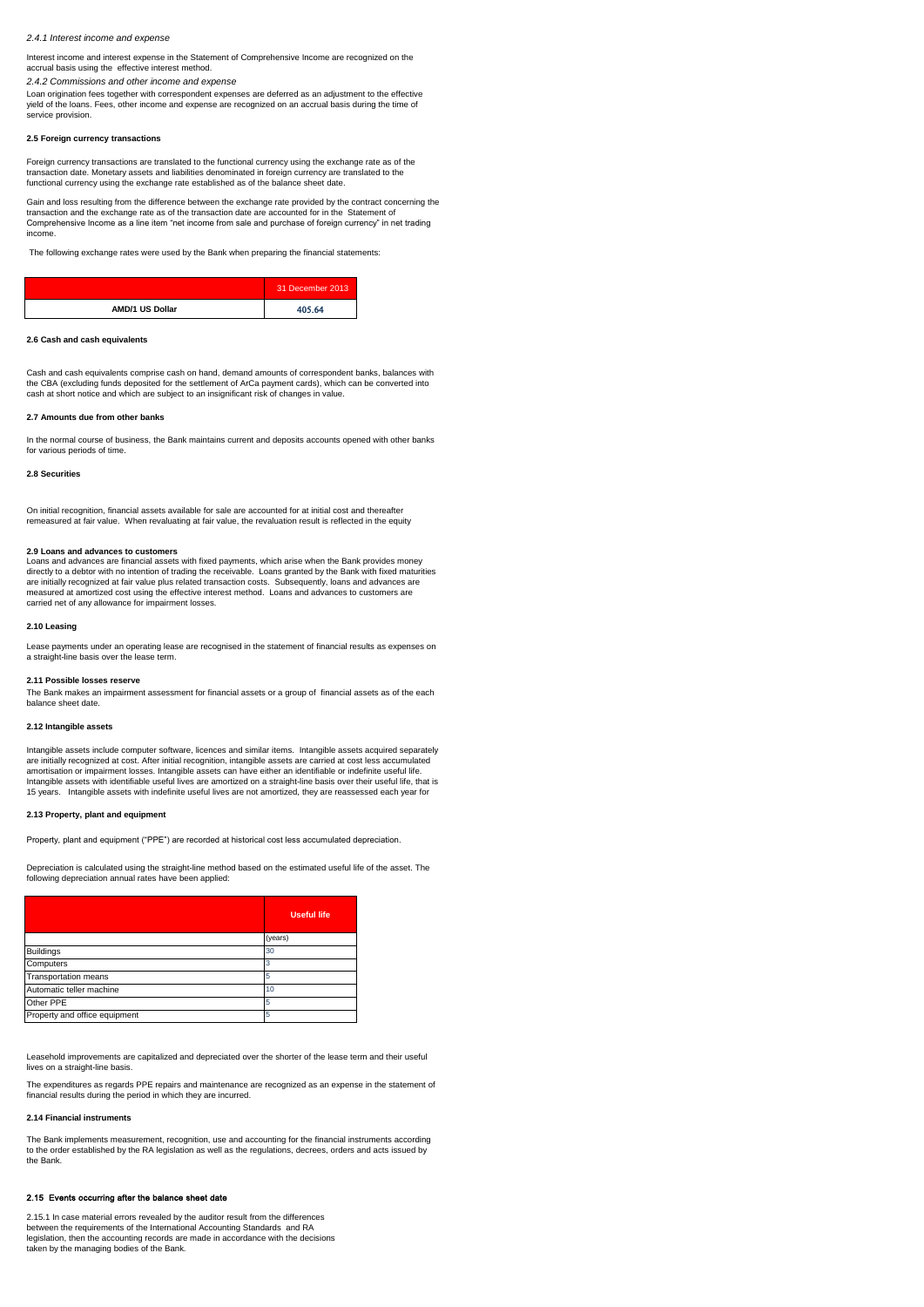2.15.2 In case material errors appear or are revealed after publication of the Bank's annual financial statements according to the established order, then no adjustments are made, and it is considered that repeated presentation of similar information is impracticable.

#### **2.16 Taxation**

Income tax on the profit for the reporting year comprises current and deferred taxes. Current tax is the expected tax payable on the taxable income for the year, using tax rates enacted or substantially enacted at<br>the balance sheet date, and any adjustment to taxes paid in respect of previous years. Deferred taxes are<br>calcu liabilities recognized in the financial statements and the amounts calculated for taxation purposes.

The Bank pays also other taxes during the course of its activity. These taxes are included as a component of other expenses in the statement of comprehensive financial results

#### **2.17 Functional and presentation currency**

The intermediary financial statements are presented in thousands of AMD. The national currency of the Republic of Armenia is RA Dram (AMD). For the purposes of these financial statements, RA Dram is the presentation currency as well.

### **Note 3. Net Interest and Similar Income**

| <b>Interest and Similar Income</b>                                                                                   | 01.10.13-31.12.13 | 01.01.13-31.12.13 | $01.10.12 -$<br>31.12.12 | $01.01.12 -$<br>31.12.12 |
|----------------------------------------------------------------------------------------------------------------------|-------------------|-------------------|--------------------------|--------------------------|
| Interest income from bank current accounts, invested deposits<br>and loans in banks and other financial institutions | 39,827            | 153,587           | 4.563                    | 12.502                   |
| Interest income from loans and advances to customers                                                                 | 3,958,337         | 15,783,702        | 3.840.580                | 14,590,338               |
| Interest income from debt securities                                                                                 | 279,068           | 1.091.925         | 282,896                  | 1,003,010                |
| Interest income from REPO agreements and currency swaps                                                              | 279,194           | 1.102.556         | 279,731                  | 1,164,856                |
| Other interest income                                                                                                | 18,405            | 121.686           | 3.726                    | 35,423                   |
| <b>Total</b>                                                                                                         | 4,574,831         | 18,253,456        | 4.411.496                | 16,806,129               |



| <b>Interest and Similar Expense</b>                                                                                                       | 01.10.13-31.12.13 | 01.01.13-31.12.13 | $01.10.12 -$<br>31.12.12 | $01.01.12 -$<br>31.12.12 |
|-------------------------------------------------------------------------------------------------------------------------------------------|-------------------|-------------------|--------------------------|--------------------------|
| Interest expense as regards current bank accounts, deposits<br>involved and loans received from banks and other financial<br>institutions | 969,998           | 3,966,109         | 889.535                  | 3,322,605                |
| Interest expense as regards customers' time deposits and<br>current accounts                                                              | 1,892,510         | 7,215,785         | 1,937,197                | 7,164,660                |
| Interest expense as regards securities issued by the Bank                                                                                 |                   |                   |                          |                          |
| Interest expense as regards repo agreements and currency<br>swaps                                                                         | 413,259           | 1.765.844         | 483.228                  | 1,835,655                |
| Other interest expense                                                                                                                    | 4.581             | 18.323            | 4.631                    | 18,423                   |
| <b>Total</b>                                                                                                                              | 3,280,348         | 12,966,061        | 3,314,591                | 12,341,343               |
| Net interest and similar income                                                                                                           | 1.294.483         | 5,287,395         | 1,096,905                | 4,464,786                |

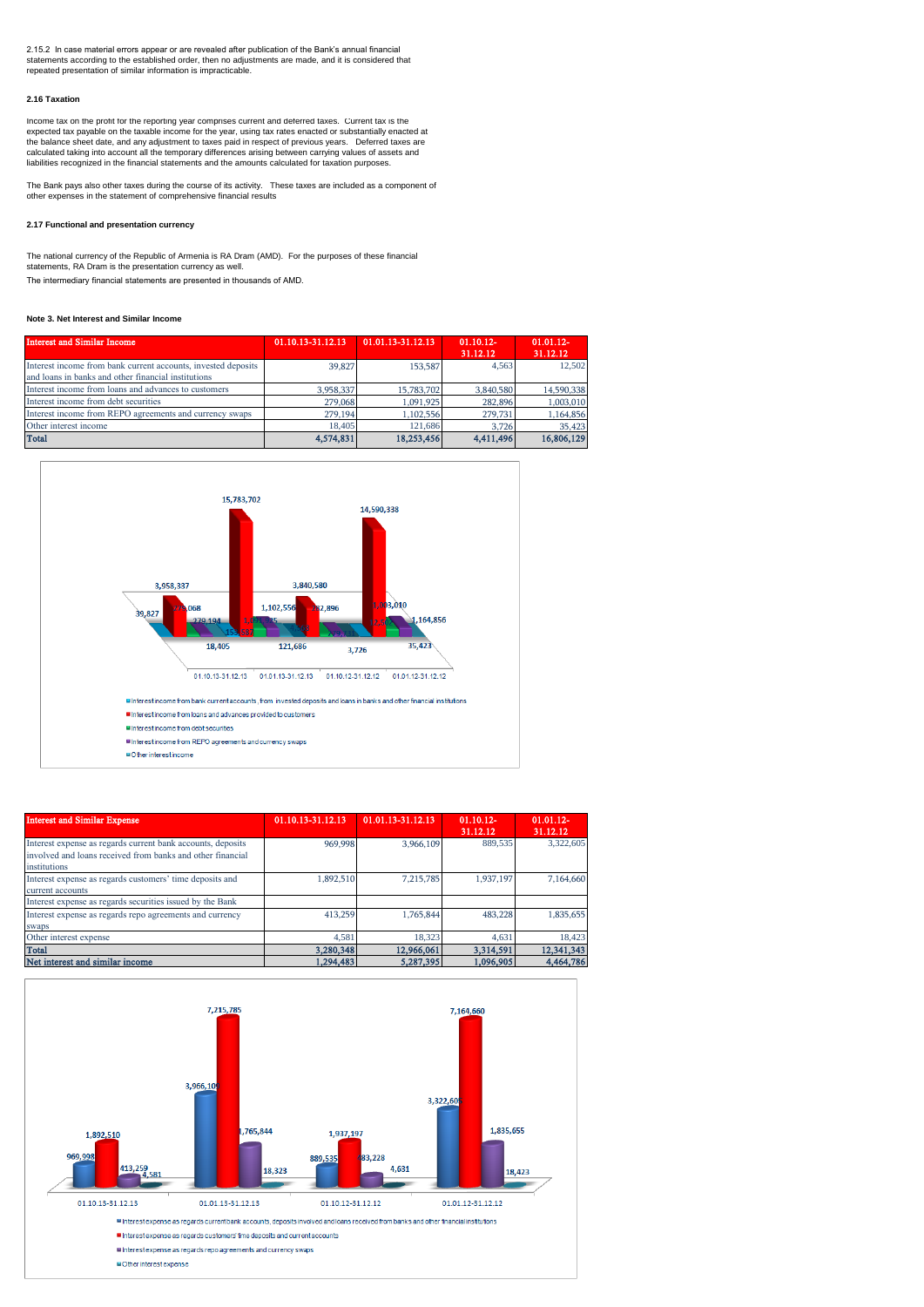**Note 4. Income and Expense in the form of Commissions and Other Fees** 

| Income in the form of Commissions and Other Fees                        | 01.10.13-31.12.13 | 01.01.13-31.12.13 | $01.10.12 -$<br>31.12.12 | $01.01.12 -$<br>31.12.12 |
|-------------------------------------------------------------------------|-------------------|-------------------|--------------------------|--------------------------|
| Cash operations                                                         | 75,472            | 253,925           | 85,376                   | 282,040                  |
| Settlement services                                                     | 80,357            | 397,446           | 77,282                   | 282,582                  |
| Guarantee, acceptance, letter of credit, trust management<br>operations | 94,116            | 226,821           | 80,452                   | 194,476                  |
| Transaction in foreign currency and securities                          |                   |                   |                          |                          |
| Plastic card operations                                                 | 172,163           | 475,327           | 103,075                  | 365,417                  |
| Other commission payments                                               | 46,860            | 175,766           | 67.297                   | 212,335                  |
| <b>Total</b>                                                            | 468,968           | 1,529,285         | 413,482                  | 1,336,850                |

| <b>Expenses in the form of Commissions and Other Payments</b>                                   | 01.10.13-31.12.13 | 01.01.13-31.12.13 | $01.10.12 -$<br>31.12.12 | $01.01.12 -$<br>31.12.12 |
|-------------------------------------------------------------------------------------------------|-------------------|-------------------|--------------------------|--------------------------|
| Commission payments as regards correspondent and other<br>accounts/bank transactions            | 37,126            | 166,690           | 41,944                   | 171.102                  |
| Commission payments as regards transactions with plastic<br>cards/cash transactions             | 46,781            | 165,516           | 12.202                   | 68,311                   |
| Payments as regards guarantees, acceptance, letters of credit,<br>trust management transactions |                   | 108               | 5.071                    | 5.071                    |
| Commission payments as regards transactions in foreign                                          |                   |                   | 2.903                    | 5.504                    |
| Other commission payments                                                                       | 22,681            | 86,301            | 46,933                   | 133.618                  |
| Total                                                                                           | 106,597           | 418,615           | 109,053                  | 383,606                  |
| Net Commissions and other payments received                                                     | 362,371           | 1,110,670         | 304,429                  | 953,244                  |

**Note 5. Net income from trading transactions**

| Income from investments remeasured at fair value and<br>held at fair value      | 01.10.13-31.12.13 | 01.01.13-31.12.13 | $01.10.12 -$<br>31.12.12 | $01.01.12 -$<br>31.12.12 |
|---------------------------------------------------------------------------------|-------------------|-------------------|--------------------------|--------------------------|
| Net income from purchase and sale of investments held for<br>trading, including |                   |                   |                          |                          |
| - shares                                                                        |                   |                   |                          |                          |
| - debt securities                                                               |                   |                   |                          |                          |
| - derivative instruments                                                        | 6,556             | 257,051           | $-18.873$                | 1.173.832                |
| Net income from change in fair value of investments held for<br>trading         |                   |                   |                          |                          |
| Total                                                                           | 6,556             | 257,051           | $-18,873$                | 1,173,832                |

| Net income from investments available for sale                                    | 01.10.13-31.12.13 | 01.01.13-31.12.13 | $01.10.12 -$<br>31.12.12 | $01.01.12 -$<br>31.12.12 |
|-----------------------------------------------------------------------------------|-------------------|-------------------|--------------------------|--------------------------|
| Net income from purchase and sale of investments available<br>for sale, including |                   |                   |                          |                          |
| - shares                                                                          |                   |                   |                          |                          |
| - debt securities                                                                 |                   | $-226.458$        | 24.429                   | 5.206.441                |
| - derivative instruments                                                          |                   |                   |                          |                          |
| Net income from change in fair value of investments held for<br>trading           |                   | 282,485           | $-1,701$                 | $-5.089.567$             |
| Total                                                                             |                   | 56,027            | 22,728                   | 116,874                  |

| <b>From foreign currency transactions</b>    | 01.10.13-31.12.13 | 01.01.13-31.12.13 | $01.10.12 -$<br>31.12.12 | $01.01.12 -$<br>31.12.12 |
|----------------------------------------------|-------------------|-------------------|--------------------------|--------------------------|
| Net income from foreign currency dealings    | 183,942           | 699,941           | 192,579                  | 661,150                  |
| Net income from foreign currency revaluation | $-1.191$          | $-300.293$        | $-18,804$                | $-1,234,321$             |
| <b>Total</b>                                 | 182,751           | 399,648           | 173,775                  | $-573,171$               |

| From bank standardized precious metal bullions and<br>commemorative coins                             | 01.10.13-31.12.13 | 01.01.13-31.12.13 | $01.10.12 -$<br>31.12.12 | $01.01.12 -$<br>31.12.12 |
|-------------------------------------------------------------------------------------------------------|-------------------|-------------------|--------------------------|--------------------------|
| Net income from purchase and sale of bank standardized<br>precious metal bars and commemorative coins | 8.915             | 11.313            | 2.043                    | 2.654                    |
| Net income from revaluation of bank standardized precious<br>metal bars and commemorative coins       | 44,026            | $-60.230$         | 13.612                   | 15,352                   |
| Total                                                                                                 | 52,941            | $-48.917$         | 15.655                   | 18,006                   |
|                                                                                                       |                   |                   |                          |                          |
| Net income from trading transactions                                                                  | 242,248           | 663,809           | 193,285                  | 735,541                  |

# **Note 6. Other operating income**

| <b>Other operating income</b>                                                       | 01.10.13-31.12.13 | 01.01.13-31.12.13 | $01.10.12 -$<br>31.12.12 | $01.01.12 -$<br>31.12.12 |
|-------------------------------------------------------------------------------------|-------------------|-------------------|--------------------------|--------------------------|
| Fines and penalties received                                                        | 157,261           | 609,076           | 68,299                   | 211.002                  |
| Income received from factoring                                                      |                   |                   |                          |                          |
| Net income from disposal of PPE and intangible assets                               | $-4.142$          | 18,203            | $-27.128$                | 3,302                    |
| Net income from revaluation and impairment reversal of PPE<br>and intangible assets |                   |                   |                          |                          |
|                                                                                     |                   |                   |                          |                          |
| Other income                                                                        | 39,043            | 128,125           | 33,330                   | 110,221                  |
| Total                                                                               | 192,162           | 755,404           | 74,501                   | 324,525                  |

 **Note 7. Net allocations to the assets possible loss reserve**

| As regards amounts due from banks | 01.10.13-31.12.13 | $01.01.13-$<br>31.12.13 | $01.10.12 -$<br>31.12.12 | $01.01.12 -$<br>31.12.12 |
|-----------------------------------|-------------------|-------------------------|--------------------------|--------------------------|
| Opening balance                   |                   | 31,840                  | 78,538                   | 51,919                   |
| Allocations to the reserve        |                   | 267,898                 | 204.086                  | 444,345                  |
| Return of reserve allocations     |                   | $-299.738$              | $-66,091$                | $-279,731$               |
|                                   |                   |                         |                          |                          |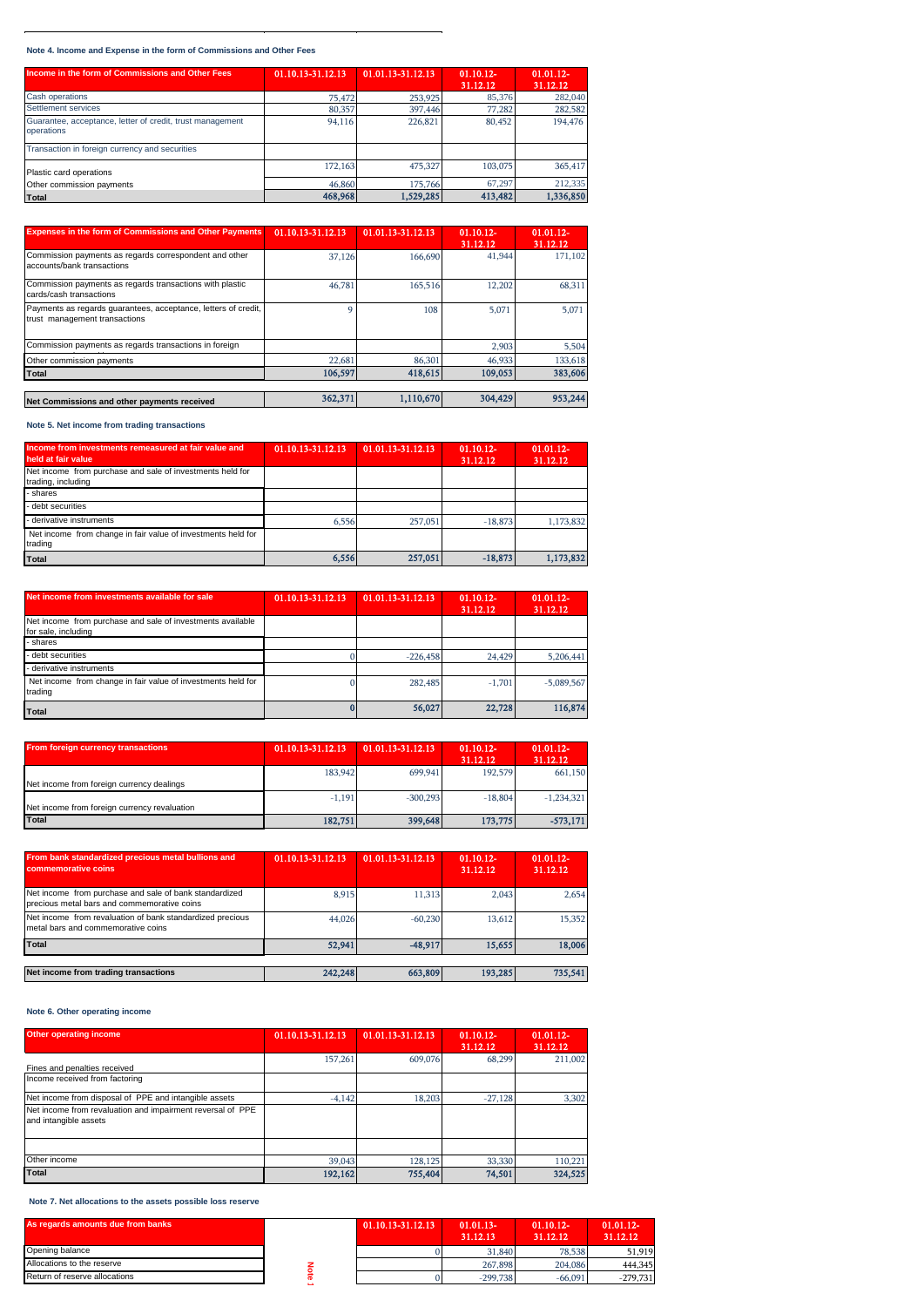| Net allocations to the reserve                              |  | $-31,840$ | 137,995 | 164.614 |
|-------------------------------------------------------------|--|-----------|---------|---------|
| Return of amounts previously written-off to the off-balance |  |           |         |         |
| Reserve utilization                                         |  |           |         |         |
| <b>Closing balance</b>                                      |  |           | 216,533 | 216,533 |

| As regards amounts due from financial institutions          | 01.10.13-31.12.13 | $01.01.13-$<br>31.12.13 | $01.10.12 -$<br>31.12.12 | $01.01.12 -$<br>31.12.12 |
|-------------------------------------------------------------|-------------------|-------------------------|--------------------------|--------------------------|
| Opening balance                                             |                   | 17,458                  | 19,260                   | 2.004                    |
| Allocations to the reserve                                  |                   | 606                     | 1.244                    | 19.256                   |
| Return of reserve allocations                               |                   | $-18,064$               | $-3.046$                 | $-3,802$                 |
| Net allocations to the reserve                              |                   | $-17,458$               | $-1.802$                 | 15.454                   |
| Return of amounts previously written-off to the off-balance |                   |                         |                          |                          |
| Reserve utilization                                         |                   |                         |                          |                          |
| <b>Closing balance</b>                                      |                   |                         | 17,458                   | 17,458                   |

| Note 16<br>Net allocations to the reserve<br>$-278.922$<br>Return of amounts previously written-off to the off-balance<br>162,275<br>Reserve utilization<br>$-109,733$<br><b>Closing balance</b><br>2,656,516<br>As regards investments<br>01.10.13-31.12.13<br>Opening balance<br>Allocations to the reserve<br>Note 18<br>Return of reserve allocations<br>Net allocations to the reserve<br>Return of amounts previously written-off to the off-balance<br>Reserve utilization<br><b>Closing balance</b><br>As regards other assets<br>01.10.13-31.12.13<br>Opening balance<br>Allocations to the reserve<br><b>Note 18</b><br>Return of reserve allocations<br>$-191,526$<br>Net allocations to the reserve<br>$-156,392$<br>Return of amounts previously written-off to the off-balance<br>123,951<br>Reserve utilization<br><b>Closing balance</b><br>143,349<br>As regards off-balance sheet items containing credit risk<br>01.10.13-31.12.13<br>Opening balance<br>Note 30<br>Allocations to the reserve<br>Return of reserve allocations<br>Net allocations to the reserve<br><b>Closing balance</b><br>Total net allocations to the reserves<br>-435,656<br>Note 8. General administrative expenses | 727,865<br>$-706,458$<br>2,656,516<br>01.01.13-<br>31.12.13<br>13,010<br>3,831<br>29<br>3<br>$-9,550$<br>$-345$<br>$-342$<br>$-9,521$<br>3,489<br>3,489<br>$01.01.13-$<br>31.12.13<br>177,868<br>106,560<br>738,532<br>35,134<br>$-832,802$<br>$-94,270$<br>189,620<br>$-2,078$<br>$-58,561$<br>143,349<br>01.01.13-<br>31.12.13<br>$\bf{0}$<br>197,260<br>75,223<br>0<br>$-272,483$<br>$\bf{0}$<br>$-197,260$<br>$\bf{0}$<br>$-247,490$ | 2,532,250<br>01.10.12-<br>31.12.12<br>12,839<br>973<br>973<br>13,812<br>01.10.12-<br>31.12.12<br>193,741<br>136,964<br>$-199,945$<br>$-62,981$<br>3,415<br>$-27,615$<br>106,560<br>01.10.12-<br>31.12.12<br>161,777<br>110,548<br>$-75,065$<br>35,483<br>$\bf{0}$<br>197,260<br>$-41,215$ | 2,532,250<br>01.01.12-<br>31.12.12<br>18,252<br>1,545<br>$-5,985$<br>$-4,440$<br>13,812<br>01.01.12-<br>31.12.12<br>201,521<br>775,697<br>$-798,084$<br>$-22,387$<br>26,691<br>$-99,265$<br>106,560<br>01.01.12-<br>31.12.12<br>216,427<br>324,894<br>$-344,061$<br>$-19,167$<br>197,260<br>2,823,193 |
|----------------------------------------------------------------------------------------------------------------------------------------------------------------------------------------------------------------------------------------------------------------------------------------------------------------------------------------------------------------------------------------------------------------------------------------------------------------------------------------------------------------------------------------------------------------------------------------------------------------------------------------------------------------------------------------------------------------------------------------------------------------------------------------------------------------------------------------------------------------------------------------------------------------------------------------------------------------------------------------------------------------------------------------------------------------------------------------------------------------------------------------------------------------------------------------------------------------|------------------------------------------------------------------------------------------------------------------------------------------------------------------------------------------------------------------------------------------------------------------------------------------------------------------------------------------------------------------------------------------------------------------------------------------|-------------------------------------------------------------------------------------------------------------------------------------------------------------------------------------------------------------------------------------------------------------------------------------------|-------------------------------------------------------------------------------------------------------------------------------------------------------------------------------------------------------------------------------------------------------------------------------------------------------|
|                                                                                                                                                                                                                                                                                                                                                                                                                                                                                                                                                                                                                                                                                                                                                                                                                                                                                                                                                                                                                                                                                                                                                                                                                |                                                                                                                                                                                                                                                                                                                                                                                                                                          |                                                                                                                                                                                                                                                                                           |                                                                                                                                                                                                                                                                                                       |
|                                                                                                                                                                                                                                                                                                                                                                                                                                                                                                                                                                                                                                                                                                                                                                                                                                                                                                                                                                                                                                                                                                                                                                                                                |                                                                                                                                                                                                                                                                                                                                                                                                                                          |                                                                                                                                                                                                                                                                                           |                                                                                                                                                                                                                                                                                                       |
|                                                                                                                                                                                                                                                                                                                                                                                                                                                                                                                                                                                                                                                                                                                                                                                                                                                                                                                                                                                                                                                                                                                                                                                                                |                                                                                                                                                                                                                                                                                                                                                                                                                                          |                                                                                                                                                                                                                                                                                           |                                                                                                                                                                                                                                                                                                       |
|                                                                                                                                                                                                                                                                                                                                                                                                                                                                                                                                                                                                                                                                                                                                                                                                                                                                                                                                                                                                                                                                                                                                                                                                                |                                                                                                                                                                                                                                                                                                                                                                                                                                          |                                                                                                                                                                                                                                                                                           |                                                                                                                                                                                                                                                                                                       |
|                                                                                                                                                                                                                                                                                                                                                                                                                                                                                                                                                                                                                                                                                                                                                                                                                                                                                                                                                                                                                                                                                                                                                                                                                |                                                                                                                                                                                                                                                                                                                                                                                                                                          |                                                                                                                                                                                                                                                                                           |                                                                                                                                                                                                                                                                                                       |
|                                                                                                                                                                                                                                                                                                                                                                                                                                                                                                                                                                                                                                                                                                                                                                                                                                                                                                                                                                                                                                                                                                                                                                                                                |                                                                                                                                                                                                                                                                                                                                                                                                                                          |                                                                                                                                                                                                                                                                                           |                                                                                                                                                                                                                                                                                                       |
|                                                                                                                                                                                                                                                                                                                                                                                                                                                                                                                                                                                                                                                                                                                                                                                                                                                                                                                                                                                                                                                                                                                                                                                                                |                                                                                                                                                                                                                                                                                                                                                                                                                                          |                                                                                                                                                                                                                                                                                           |                                                                                                                                                                                                                                                                                                       |
|                                                                                                                                                                                                                                                                                                                                                                                                                                                                                                                                                                                                                                                                                                                                                                                                                                                                                                                                                                                                                                                                                                                                                                                                                |                                                                                                                                                                                                                                                                                                                                                                                                                                          |                                                                                                                                                                                                                                                                                           |                                                                                                                                                                                                                                                                                                       |
|                                                                                                                                                                                                                                                                                                                                                                                                                                                                                                                                                                                                                                                                                                                                                                                                                                                                                                                                                                                                                                                                                                                                                                                                                |                                                                                                                                                                                                                                                                                                                                                                                                                                          |                                                                                                                                                                                                                                                                                           |                                                                                                                                                                                                                                                                                                       |
|                                                                                                                                                                                                                                                                                                                                                                                                                                                                                                                                                                                                                                                                                                                                                                                                                                                                                                                                                                                                                                                                                                                                                                                                                |                                                                                                                                                                                                                                                                                                                                                                                                                                          |                                                                                                                                                                                                                                                                                           |                                                                                                                                                                                                                                                                                                       |
|                                                                                                                                                                                                                                                                                                                                                                                                                                                                                                                                                                                                                                                                                                                                                                                                                                                                                                                                                                                                                                                                                                                                                                                                                |                                                                                                                                                                                                                                                                                                                                                                                                                                          |                                                                                                                                                                                                                                                                                           |                                                                                                                                                                                                                                                                                                       |
|                                                                                                                                                                                                                                                                                                                                                                                                                                                                                                                                                                                                                                                                                                                                                                                                                                                                                                                                                                                                                                                                                                                                                                                                                |                                                                                                                                                                                                                                                                                                                                                                                                                                          |                                                                                                                                                                                                                                                                                           |                                                                                                                                                                                                                                                                                                       |
|                                                                                                                                                                                                                                                                                                                                                                                                                                                                                                                                                                                                                                                                                                                                                                                                                                                                                                                                                                                                                                                                                                                                                                                                                |                                                                                                                                                                                                                                                                                                                                                                                                                                          |                                                                                                                                                                                                                                                                                           |                                                                                                                                                                                                                                                                                                       |
|                                                                                                                                                                                                                                                                                                                                                                                                                                                                                                                                                                                                                                                                                                                                                                                                                                                                                                                                                                                                                                                                                                                                                                                                                |                                                                                                                                                                                                                                                                                                                                                                                                                                          |                                                                                                                                                                                                                                                                                           |                                                                                                                                                                                                                                                                                                       |
|                                                                                                                                                                                                                                                                                                                                                                                                                                                                                                                                                                                                                                                                                                                                                                                                                                                                                                                                                                                                                                                                                                                                                                                                                |                                                                                                                                                                                                                                                                                                                                                                                                                                          |                                                                                                                                                                                                                                                                                           |                                                                                                                                                                                                                                                                                                       |
|                                                                                                                                                                                                                                                                                                                                                                                                                                                                                                                                                                                                                                                                                                                                                                                                                                                                                                                                                                                                                                                                                                                                                                                                                |                                                                                                                                                                                                                                                                                                                                                                                                                                          |                                                                                                                                                                                                                                                                                           |                                                                                                                                                                                                                                                                                                       |
|                                                                                                                                                                                                                                                                                                                                                                                                                                                                                                                                                                                                                                                                                                                                                                                                                                                                                                                                                                                                                                                                                                                                                                                                                |                                                                                                                                                                                                                                                                                                                                                                                                                                          |                                                                                                                                                                                                                                                                                           |                                                                                                                                                                                                                                                                                                       |
|                                                                                                                                                                                                                                                                                                                                                                                                                                                                                                                                                                                                                                                                                                                                                                                                                                                                                                                                                                                                                                                                                                                                                                                                                |                                                                                                                                                                                                                                                                                                                                                                                                                                          |                                                                                                                                                                                                                                                                                           |                                                                                                                                                                                                                                                                                                       |
|                                                                                                                                                                                                                                                                                                                                                                                                                                                                                                                                                                                                                                                                                                                                                                                                                                                                                                                                                                                                                                                                                                                                                                                                                |                                                                                                                                                                                                                                                                                                                                                                                                                                          |                                                                                                                                                                                                                                                                                           |                                                                                                                                                                                                                                                                                                       |
|                                                                                                                                                                                                                                                                                                                                                                                                                                                                                                                                                                                                                                                                                                                                                                                                                                                                                                                                                                                                                                                                                                                                                                                                                |                                                                                                                                                                                                                                                                                                                                                                                                                                          |                                                                                                                                                                                                                                                                                           |                                                                                                                                                                                                                                                                                                       |
|                                                                                                                                                                                                                                                                                                                                                                                                                                                                                                                                                                                                                                                                                                                                                                                                                                                                                                                                                                                                                                                                                                                                                                                                                |                                                                                                                                                                                                                                                                                                                                                                                                                                          |                                                                                                                                                                                                                                                                                           |                                                                                                                                                                                                                                                                                                       |
|                                                                                                                                                                                                                                                                                                                                                                                                                                                                                                                                                                                                                                                                                                                                                                                                                                                                                                                                                                                                                                                                                                                                                                                                                |                                                                                                                                                                                                                                                                                                                                                                                                                                          |                                                                                                                                                                                                                                                                                           |                                                                                                                                                                                                                                                                                                       |
|                                                                                                                                                                                                                                                                                                                                                                                                                                                                                                                                                                                                                                                                                                                                                                                                                                                                                                                                                                                                                                                                                                                                                                                                                |                                                                                                                                                                                                                                                                                                                                                                                                                                          |                                                                                                                                                                                                                                                                                           |                                                                                                                                                                                                                                                                                                       |
|                                                                                                                                                                                                                                                                                                                                                                                                                                                                                                                                                                                                                                                                                                                                                                                                                                                                                                                                                                                                                                                                                                                                                                                                                |                                                                                                                                                                                                                                                                                                                                                                                                                                          |                                                                                                                                                                                                                                                                                           |                                                                                                                                                                                                                                                                                                       |
|                                                                                                                                                                                                                                                                                                                                                                                                                                                                                                                                                                                                                                                                                                                                                                                                                                                                                                                                                                                                                                                                                                                                                                                                                |                                                                                                                                                                                                                                                                                                                                                                                                                                          |                                                                                                                                                                                                                                                                                           |                                                                                                                                                                                                                                                                                                       |
|                                                                                                                                                                                                                                                                                                                                                                                                                                                                                                                                                                                                                                                                                                                                                                                                                                                                                                                                                                                                                                                                                                                                                                                                                |                                                                                                                                                                                                                                                                                                                                                                                                                                          |                                                                                                                                                                                                                                                                                           |                                                                                                                                                                                                                                                                                                       |
|                                                                                                                                                                                                                                                                                                                                                                                                                                                                                                                                                                                                                                                                                                                                                                                                                                                                                                                                                                                                                                                                                                                                                                                                                |                                                                                                                                                                                                                                                                                                                                                                                                                                          |                                                                                                                                                                                                                                                                                           |                                                                                                                                                                                                                                                                                                       |
|                                                                                                                                                                                                                                                                                                                                                                                                                                                                                                                                                                                                                                                                                                                                                                                                                                                                                                                                                                                                                                                                                                                                                                                                                |                                                                                                                                                                                                                                                                                                                                                                                                                                          |                                                                                                                                                                                                                                                                                           |                                                                                                                                                                                                                                                                                                       |
|                                                                                                                                                                                                                                                                                                                                                                                                                                                                                                                                                                                                                                                                                                                                                                                                                                                                                                                                                                                                                                                                                                                                                                                                                |                                                                                                                                                                                                                                                                                                                                                                                                                                          |                                                                                                                                                                                                                                                                                           |                                                                                                                                                                                                                                                                                                       |
|                                                                                                                                                                                                                                                                                                                                                                                                                                                                                                                                                                                                                                                                                                                                                                                                                                                                                                                                                                                                                                                                                                                                                                                                                |                                                                                                                                                                                                                                                                                                                                                                                                                                          |                                                                                                                                                                                                                                                                                           |                                                                                                                                                                                                                                                                                                       |
|                                                                                                                                                                                                                                                                                                                                                                                                                                                                                                                                                                                                                                                                                                                                                                                                                                                                                                                                                                                                                                                                                                                                                                                                                |                                                                                                                                                                                                                                                                                                                                                                                                                                          | $-1,008,650$                                                                                                                                                                                                                                                                              | $-3,343,913$                                                                                                                                                                                                                                                                                          |
|                                                                                                                                                                                                                                                                                                                                                                                                                                                                                                                                                                                                                                                                                                                                                                                                                                                                                                                                                                                                                                                                                                                                                                                                                |                                                                                                                                                                                                                                                                                                                                                                                                                                          | 1,178,818                                                                                                                                                                                                                                                                                 | 1,544,127                                                                                                                                                                                                                                                                                             |
|                                                                                                                                                                                                                                                                                                                                                                                                                                                                                                                                                                                                                                                                                                                                                                                                                                                                                                                                                                                                                                                                                                                                                                                                                | 102,859                                                                                                                                                                                                                                                                                                                                                                                                                                  | $-150,883$                                                                                                                                                                                                                                                                                | 2,689,119                                                                                                                                                                                                                                                                                             |
| Return of reserve allocations                                                                                                                                                                                                                                                                                                                                                                                                                                                                                                                                                                                                                                                                                                                                                                                                                                                                                                                                                                                                                                                                                                                                                                                  | $-1,166,377$<br>$-3,967,414$                                                                                                                                                                                                                                                                                                                                                                                                             | $-2.116.254$                                                                                                                                                                                                                                                                              | $-5,880,786$                                                                                                                                                                                                                                                                                          |
| Allocations to the reserve                                                                                                                                                                                                                                                                                                                                                                                                                                                                                                                                                                                                                                                                                                                                                                                                                                                                                                                                                                                                                                                                                                                                                                                     | 887,455<br>4,070,273                                                                                                                                                                                                                                                                                                                                                                                                                     | 1,965,371                                                                                                                                                                                                                                                                                 | 8,569,905                                                                                                                                                                                                                                                                                             |
| Opening balance<br>2,882,896                                                                                                                                                                                                                                                                                                                                                                                                                                                                                                                                                                                                                                                                                                                                                                                                                                                                                                                                                                                                                                                                                                                                                                                   | 2,532,250                                                                                                                                                                                                                                                                                                                                                                                                                                | 2,512,965                                                                                                                                                                                                                                                                                 | 1,642,917                                                                                                                                                                                                                                                                                             |
| As regards loans and advances provided to the customers<br>01.10.13-31.12.13                                                                                                                                                                                                                                                                                                                                                                                                                                                                                                                                                                                                                                                                                                                                                                                                                                                                                                                                                                                                                                                                                                                                   | 01.01.13-<br>31.12.13                                                                                                                                                                                                                                                                                                                                                                                                                    | 01.10.12-<br>31.12.12                                                                                                                                                                                                                                                                     | 01.01.12-<br>31.12.12                                                                                                                                                                                                                                                                                 |
|                                                                                                                                                                                                                                                                                                                                                                                                                                                                                                                                                                                                                                                                                                                                                                                                                                                                                                                                                                                                                                                                                                                                                                                                                |                                                                                                                                                                                                                                                                                                                                                                                                                                          |                                                                                                                                                                                                                                                                                           |                                                                                                                                                                                                                                                                                                       |
| <b>Closing balance</b>                                                                                                                                                                                                                                                                                                                                                                                                                                                                                                                                                                                                                                                                                                                                                                                                                                                                                                                                                                                                                                                                                                                                                                                         | $\bf{0}$                                                                                                                                                                                                                                                                                                                                                                                                                                 | $\bf{0}$<br>17,458                                                                                                                                                                                                                                                                        | 17,458                                                                                                                                                                                                                                                                                                |
| Reserve utilization                                                                                                                                                                                                                                                                                                                                                                                                                                                                                                                                                                                                                                                                                                                                                                                                                                                                                                                                                                                                                                                                                                                                                                                            |                                                                                                                                                                                                                                                                                                                                                                                                                                          |                                                                                                                                                                                                                                                                                           |                                                                                                                                                                                                                                                                                                       |
| Return of amounts previously written-off to the off-balance                                                                                                                                                                                                                                                                                                                                                                                                                                                                                                                                                                                                                                                                                                                                                                                                                                                                                                                                                                                                                                                                                                                                                    |                                                                                                                                                                                                                                                                                                                                                                                                                                          |                                                                                                                                                                                                                                                                                           |                                                                                                                                                                                                                                                                                                       |
| Net allocations to the reserve                                                                                                                                                                                                                                                                                                                                                                                                                                                                                                                                                                                                                                                                                                                                                                                                                                                                                                                                                                                                                                                                                                                                                                                 | $\mathbf{0}$<br>$-17,458$                                                                                                                                                                                                                                                                                                                                                                                                                | $-1,802$                                                                                                                                                                                                                                                                                  | 15,454                                                                                                                                                                                                                                                                                                |
| Note 14<br>Return of reserve allocations                                                                                                                                                                                                                                                                                                                                                                                                                                                                                                                                                                                                                                                                                                                                                                                                                                                                                                                                                                                                                                                                                                                                                                       | $-18,064$<br>$\bf{0}$                                                                                                                                                                                                                                                                                                                                                                                                                    | $-3,046$                                                                                                                                                                                                                                                                                  | $-3,802$                                                                                                                                                                                                                                                                                              |
| Allocations to the reserve                                                                                                                                                                                                                                                                                                                                                                                                                                                                                                                                                                                                                                                                                                                                                                                                                                                                                                                                                                                                                                                                                                                                                                                     | 606                                                                                                                                                                                                                                                                                                                                                                                                                                      | 1,244                                                                                                                                                                                                                                                                                     | 19,256                                                                                                                                                                                                                                                                                                |
| Opening balance                                                                                                                                                                                                                                                                                                                                                                                                                                                                                                                                                                                                                                                                                                                                                                                                                                                                                                                                                                                                                                                                                                                                                                                                | $\mathbf{0}$<br>17,458                                                                                                                                                                                                                                                                                                                                                                                                                   | 19,260                                                                                                                                                                                                                                                                                    | 2,004                                                                                                                                                                                                                                                                                                 |
|                                                                                                                                                                                                                                                                                                                                                                                                                                                                                                                                                                                                                                                                                                                                                                                                                                                                                                                                                                                                                                                                                                                                                                                                                | 31.12.13                                                                                                                                                                                                                                                                                                                                                                                                                                 | 31.12.12                                                                                                                                                                                                                                                                                  | 31.12.12                                                                                                                                                                                                                                                                                              |
| As regards amounts due from financial institutions<br>01.10.13-31.12.13                                                                                                                                                                                                                                                                                                                                                                                                                                                                                                                                                                                                                                                                                                                                                                                                                                                                                                                                                                                                                                                                                                                                        | 01.01.13-                                                                                                                                                                                                                                                                                                                                                                                                                                | 01.10.12-                                                                                                                                                                                                                                                                                 | 01.01.12-                                                                                                                                                                                                                                                                                             |
| <b>Closing balance</b>                                                                                                                                                                                                                                                                                                                                                                                                                                                                                                                                                                                                                                                                                                                                                                                                                                                                                                                                                                                                                                                                                                                                                                                         | $\bf{0}$                                                                                                                                                                                                                                                                                                                                                                                                                                 | $\bf{0}$<br>216,533                                                                                                                                                                                                                                                                       | 216,533                                                                                                                                                                                                                                                                                               |
| Reserve utilization                                                                                                                                                                                                                                                                                                                                                                                                                                                                                                                                                                                                                                                                                                                                                                                                                                                                                                                                                                                                                                                                                                                                                                                            |                                                                                                                                                                                                                                                                                                                                                                                                                                          |                                                                                                                                                                                                                                                                                           |                                                                                                                                                                                                                                                                                                       |
| Return of amounts previously written-off to the off-balance                                                                                                                                                                                                                                                                                                                                                                                                                                                                                                                                                                                                                                                                                                                                                                                                                                                                                                                                                                                                                                                                                                                                                    | $\mathbf{0}$                                                                                                                                                                                                                                                                                                                                                                                                                             | $\mathbf{0}$<br>$\Omega$                                                                                                                                                                                                                                                                  | $\mathbf{0}$                                                                                                                                                                                                                                                                                          |
| ニュ<br>Net allocations to the reserve                                                                                                                                                                                                                                                                                                                                                                                                                                                                                                                                                                                                                                                                                                                                                                                                                                                                                                                                                                                                                                                                                                                                                                           | $\mathbf{0}$<br>$-31,840$                                                                                                                                                                                                                                                                                                                                                                                                                | 137,995                                                                                                                                                                                                                                                                                   | 164,614                                                                                                                                                                                                                                                                                               |

| Return of reserve allocations                               | Note     | $-1,166,377$      | $-3,967,414$            | $-2,116,254$             | $-5,880,786$             |
|-------------------------------------------------------------|----------|-------------------|-------------------------|--------------------------|--------------------------|
| Net allocations to the reserve                              | ಕ        | $-278,922$        | 102,859                 | $-150,883$               | 2,689,119                |
| Return of amounts previously written-off to the off-balance |          | 162,275           | 727,865                 | 1,178,818                | 1,544,127                |
| Reserve utilization                                         |          | $-109.733$        | $-706, 458$             | $-1,008,650$             | $-3,343,913$             |
| <b>Closing balance</b>                                      |          | 2,656,516         | 2,656,516               | 2,532,250                | 2,532,250                |
|                                                             |          |                   |                         |                          |                          |
| As regards investments                                      |          | 01.10.13-31.12.13 | $01.01.13-$<br>31.12.13 | $01.10.12 -$<br>31.12.12 | 01.01.12-<br>31.12.12    |
| Opening balance                                             |          | 3.831             | 13,010                  | 12,839                   | 18,252                   |
| Allocations to the reserve                                  |          |                   | 29                      | 973                      | 1,545                    |
| Return of reserve allocations                               | Note 18  | $-345$            | $-9.550$                |                          | $-5,985$                 |
| Net allocations to the reserve                              |          | $-342$            | $-9.521$                | 973                      | $-4,440$                 |
| Return of amounts previously written-off to the off-balance |          |                   |                         |                          |                          |
| Reserve utilization                                         |          |                   |                         |                          |                          |
| <b>Closing balance</b>                                      |          | 3,489             | 3,489                   | 13,812                   | 13,812                   |
|                                                             |          |                   |                         |                          |                          |
| As regards other assets                                     |          | 01.10.13-31.12.13 | $01.01.13-$<br>31.12.13 | $01.10.12 -$<br>31.12.12 | $01.01.12 -$<br>31.12.12 |
| Opening balance                                             |          | 177,868           | 106,560                 | 193.741                  | 201,521                  |
| Allocations to the reserve                                  |          | 35,134            | 738,532                 | 136,964                  | 775,697                  |
| Return of reserve allocations                               | Note     | $-191.526$        | $-832.802$              | $-199.945$               | $-798,084$               |
| Net allocations to the reserve                              | $\infty$ | $-156,392$        | $-94.270$               | $-62.981$                | $-22,387$                |

| As regards other assets                                     |                      | 01.10.13-31.12.13 | $01.01.13-$<br>31.12.13 | $01.10.12 -$<br>31.12.12 | $01.01.12 -$<br>31.12.12 |
|-------------------------------------------------------------|----------------------|-------------------|-------------------------|--------------------------|--------------------------|
| Opening balance                                             |                      | 177,868           | 106,560                 | 193.741                  | 201.521                  |
| Allocations to the reserve                                  |                      | 35,134            | 738,532                 | 136,964                  | 775,697                  |
| Return of reserve allocations                               |                      | $-191.526$        | $-832.802$              | $-199.945$               | $-798.084$               |
| Net allocations to the reserve                              | $\overline{\bullet}$ | $-156.392$        | $-94,270$               | $-62.981$                | $-22.387$                |
| Return of amounts previously written-off to the off-balance |                      | 123,951           | 189,620                 | 3.415                    | 26.691                   |
| Reserve utilization                                         |                      | $-2.078$          | $-58,561$               | $-27.615$                | $-99.265$                |
| <b>Closing balance</b>                                      |                      | 143,349           | 143,349                 | 106,560                  | 106,560                  |

| As regards off-balance sheet items containing credit risk |   | 01.10.13-31.12.13 | $01.01.13-$<br>31.12.13 | $01.10.12 -$<br>31.12.12 | $01.01.12 -$<br>31.12.12 |
|-----------------------------------------------------------|---|-------------------|-------------------------|--------------------------|--------------------------|
| Opening balance                                           |   |                   | 197,260                 | 161,777                  | 216,427                  |
| Allocations to the reserve                                | 중 |                   | 75,223                  | 110,548                  | 324,894                  |
| Return of reserve allocations                             | ౾ |                   | $-272.483$              | $-75,065$                | $-344.061$               |
| Net allocations to the reserve                            |   |                   | $-197,260$              | 35,483                   | $-19.167$                |
| <b>Closing balance</b>                                    |   |                   |                         | 197.260                  | 197,260                  |
|                                                           |   |                   |                         |                          |                          |
| Total net allocations to the reserves                     |   | $-435,656$        | $-247,490$              | $-41.215$                | 2,823,193                |

# **Note 8. General administrative expenses**

| <b>General administrative expenses</b>                                                 | 01.10.13-31.12.13 | 01.01.13-31.12.13 | $01.10.12 -$<br>31.12.12 | $01.01.12 -$<br>31.12.12 |
|----------------------------------------------------------------------------------------|-------------------|-------------------|--------------------------|--------------------------|
| Expenses as regards calculated salary and other equivalent<br>payments *               | 712,816           | 2,419,663         | 555,672                  | 1,909,039                |
| Expenses as regards social payments                                                    | 5,696             | 17,923            | 56,368                   | 200,348                  |
| Expenses as regards training and tuition                                               | 78                | 790               | 739                      | 15,731                   |
| Expenses as regards business trips                                                     | 4,093             | 14.794            | 25,039                   | 64,350                   |
| Expenses as regards operating lease                                                    | 19,185            | 74,018            | 15,695                   | 67,018                   |
| Insurance expenses                                                                     | 7,536             | 36,184            | 14,569                   | 33,548                   |
| Expenses as regards maintenance and security of Bank's equip                           | 13,523            | 41,996            | 17,397                   | 41,229                   |
| Expenses as regards maintenance and security of Bank's<br>buildings                    | 66,573            | 262,783           | 68,849                   | 243,193                  |
| Expenses as regards audit and other consulting services                                | $-1.812$          | 13,350            | 12,489                   | 22,263                   |
| Expenses as regards communication means                                                | 23,076            | 101,966           | 29,602                   | 120,641                  |
| <b>Transportation expenses</b>                                                         | 10,116            | 50,577            | 33,637                   | 103,337                  |
| Expenses as regards taxes, duties and other obligatory<br>payments (except profit tax) | 56,735            | 206,258           | 52,990                   | 193,661                  |
| Office and organizational expenses                                                     | 8,875             | 35,486            | 16,191                   | 66,370                   |
| Expenses as regards loans provision and return                                         | 6,255             | 18,821            | 4,398                    | 10,914                   |
| Other administrative expenses                                                          | 128,282           | 311,986           | 50,255                   | 316,977                  |
| Total                                                                                  | 1,061,027         | 3,606,595         | 953,890                  | 3,408,619                |

The number of the Bank employees as at 31 December 2013 is **670**. The size of average monthly salary per employee is **249** thous. drams.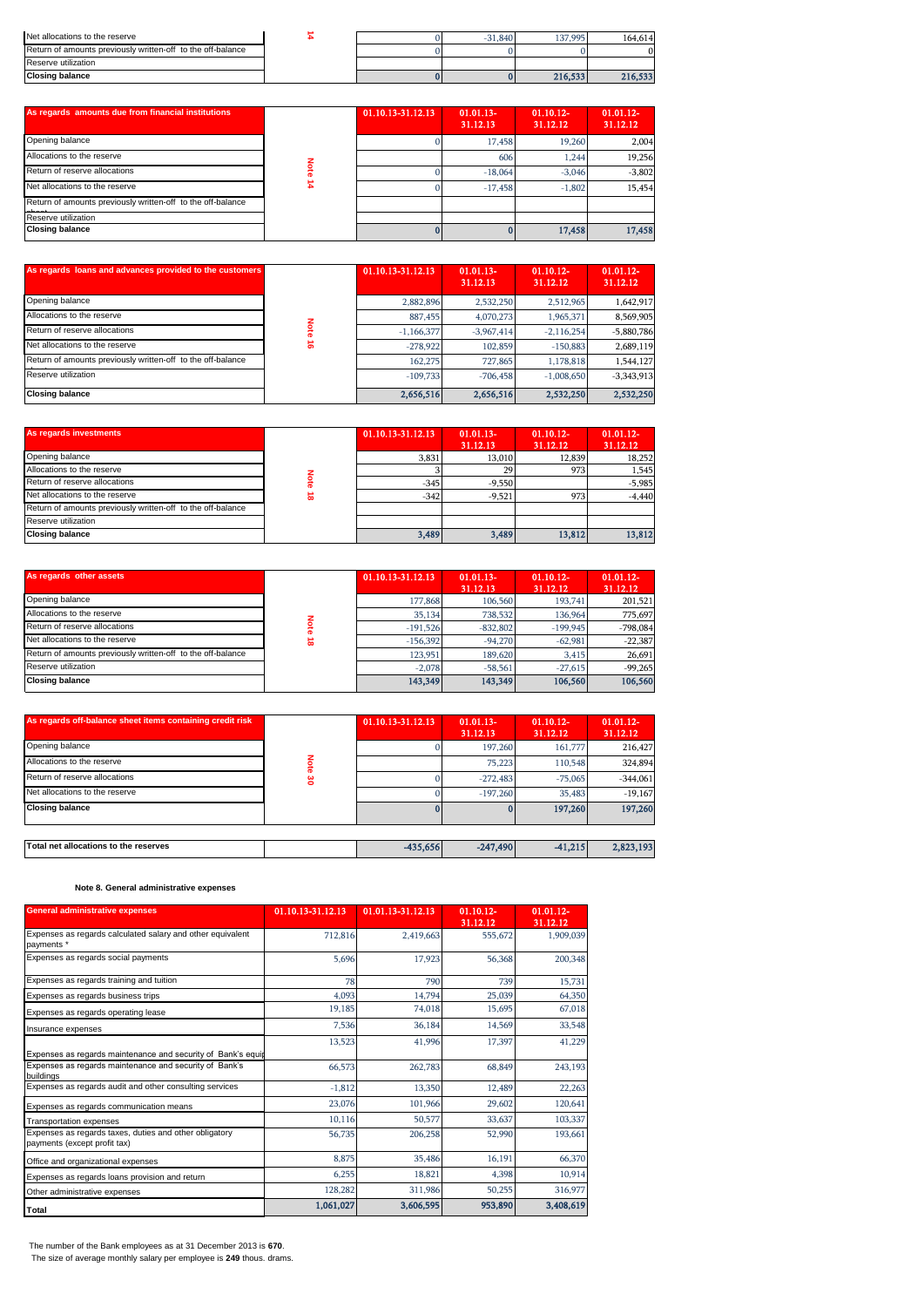# **Note 9. Other Operating Expenses**

| <b>Other Operating Expenses</b>                   | 01.10.13-31.12.13 | 01.01.13-31.12.13 | $01.10.12 -$<br>31.12.12 | 01.01.12-<br>31.12.12 |
|---------------------------------------------------|-------------------|-------------------|--------------------------|-----------------------|
| Fines and penalties paid                          | 302               | 1.614             | 96                       | 4.494                 |
|                                                   |                   |                   |                          |                       |
| Advertising and representation expenses           | 33,829            | 157,382           | 70,105                   | 256,127               |
| <b>Fcatoting expenses</b>                         |                   |                   |                          |                       |
| Fixed and intangible assets amortization expenses | 199,526           | 829,480           | 221,399                  | 922,088               |
| Loss from impairment of tangible assets           |                   |                   |                          |                       |
|                                                   |                   |                   |                          |                       |
| Allocation sto deposit quarantee fund             | 33,159            | 134,645           | 35,357                   | 124,258               |
| Other expenses                                    | 111.103           | 325,378           | 109,803                  | 342,498               |
| Total                                             | 377,919           | 1,448,499         | 436,760                  | 1,649,465             |

### **Note 11. Profit Tax Expense**

| Profit tax expense   | 01.10.13-31.12.13 | 01.01.13-31.12.13 | $01.10.12 -$<br>31.12.12 | $01.01.12 -$<br>31.12.12 |
|----------------------|-------------------|-------------------|--------------------------|--------------------------|
| Current tax expense  | 239,406           | 279,787           |                          |                          |
|                      |                   |                   |                          |                          |
| Deferred tax expense | $-23.715$         | 54,892            |                          |                          |
| Total                | 215,691           | 334,679           |                          |                          |

# **Note 12. Basic Earnings per Share**

| <b>Basic Earnings per Share</b>                                                           | 01.10.13-31.12.13 | 01.01.13-31.12.13 | $01.10.12 -$<br>31.12.12 | $01.01.12 -$<br>31.12.12 |
|-------------------------------------------------------------------------------------------|-------------------|-------------------|--------------------------|--------------------------|
| Net profit of the reporting period after taxation                                         | 927,725           | 2.568.029         | 586,070                  | $-1,260,109$             |
| Dividends calculated for the current reporting period as<br>regards preference shares     |                   |                   |                          |                          |
| Net gain/loss for the current period attributable to the owners<br>of the ordinary shares |                   |                   |                          |                          |
| Weighted average number of ordinary shares in circulation<br>within the current period    | 35,000            | 35,000            | 35,000                   | 35,000                   |
| Basic earnings per share                                                                  |                   | 73                |                          | $-36$                    |
| Diluted earnings per share                                                                |                   |                   |                          |                          |



# **Note. Other Comprehensive Income**

| <b>Other Comprehensive Income</b>                                       | 01.10.13-31.12.13 | 01.01.13-31.12.13 | $01.10.12 -$<br>31.12.12 | $01.01.12 -$<br>31.12.12 |
|-------------------------------------------------------------------------|-------------------|-------------------|--------------------------|--------------------------|
| Exchange rate differences from recalculation of foreign<br>transactions |                   |                   |                          |                          |
| Revaluation of financial assets available for sale                      | 1.119.692         | 1,157,705         | $-96,317$                | 110,610                  |
| Cash flow hedging                                                       |                   |                   |                          |                          |
| Gains from PPE revaluations                                             | 589,278           | 589,278           |                          |                          |
| Deferred tax expense                                                    | (349.598)         | (349, 598)        |                          |                          |
| Total                                                                   | 1,359,372         | 1,397,385         | (96, 317)                | 110,610                  |

# **Note 13. Cash means, Cash Equivalents and Balances with the RA Central Bank**

| Cash, cash equivalents and balances with the CBA | <b>Reporting period</b> |                 |
|--------------------------------------------------|-------------------------|-----------------|
|                                                  |                         | Previous period |
| Cash means                                       | 1,701,116               | 1,890,600       |
| Other placements of cash                         | 2,383,985               | 2,879,897       |
| Correspondent accounts with the CBA *            | 30,227,219              | 6,323,804       |
| Total                                            | 34.312.320              | 11.094.301      |
| Deposit accounts with the CBA                    |                         |                 |
| Deposited means with the CBA **                  | 420,000                 | 1,020,000       |
| <b>Accrued interest</b>                          |                         |                 |
| Cash means and balances with the CBA             | 34,732,320              | 12,114,301      |
| Standardized precious metal bullions             | 8.819                   | 24,080          |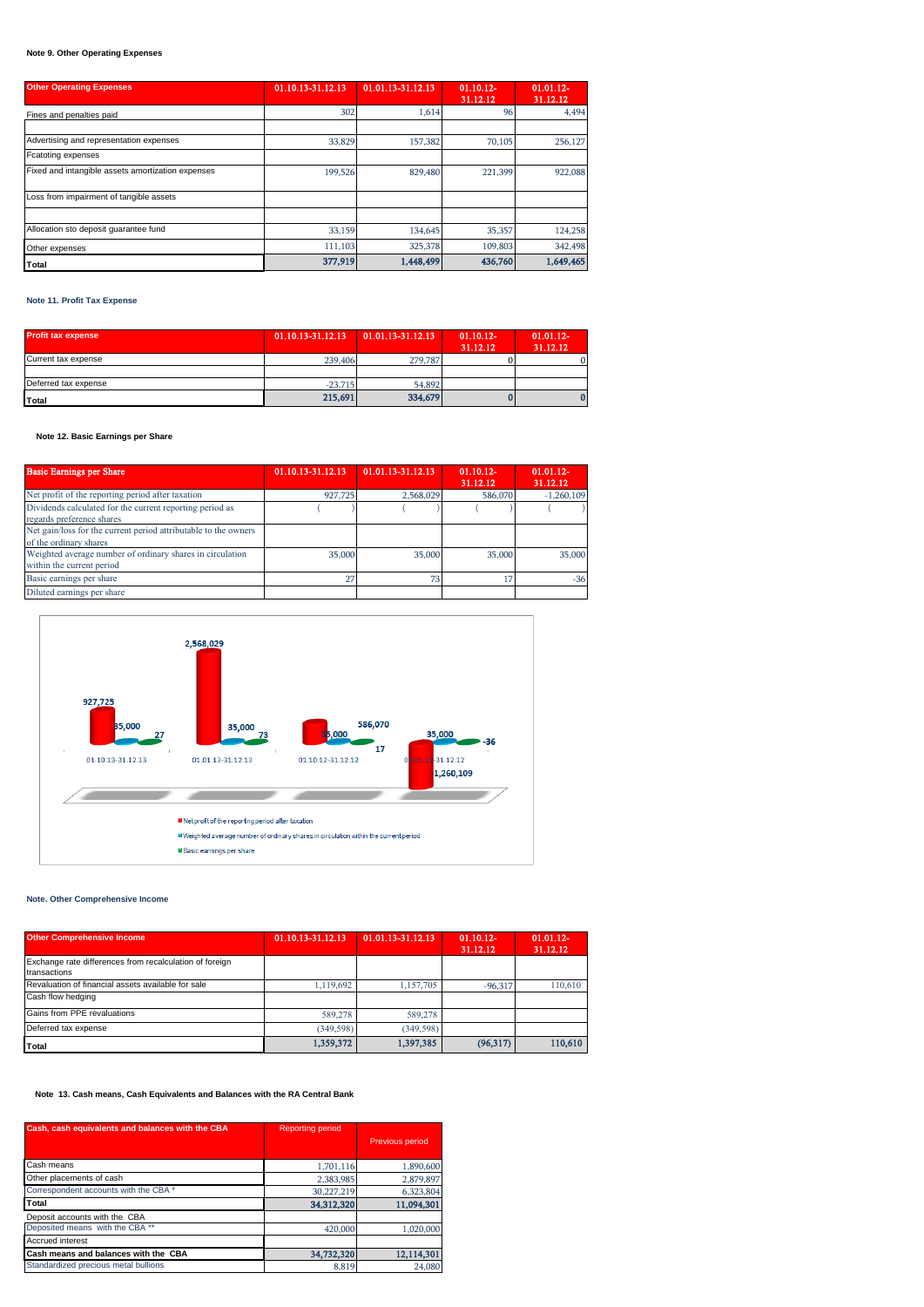| Placements with other banks (Note 14) | 2.381.221  | 3,165,731  |
|---------------------------------------|------------|------------|
| Total cash and cash equivalents       | 37,122,360 | 15,304,112 |

\* Correspondent accounts with the CBA include means calculated against means involved by the Bank according to the RA bank legislation, subjected to obligatory provisioning

\*\* The deposited amount with CBA represents an insured deposit for settlements realized through ArCa payment system

 **Note 14. Amounts due from banks and other financial institutions**

| <b>Current accounts</b>                          | <b>Reporting period</b> |           |
|--------------------------------------------------|-------------------------|-----------|
|                                                  |                         |           |
| RA banks                                         |                         | 24,818    |
| Banks with BBB - (Baa3) and higher rating        |                         | 2,481,752 |
|                                                  |                         | 670,045   |
| Banks with no rating and rating below BBB-(Baa3) |                         |           |
| <b>Accrued interest</b>                          |                         | 55        |
| Total                                            | -                       | 3,176,670 |

| Interbank loans and deposits, etc.                      |           |           |
|---------------------------------------------------------|-----------|-----------|
| CBA                                                     |           |           |
| Loans and deposits                                      |           |           |
| Factoring                                               |           |           |
| <b>Financial lease</b>                                  |           |           |
| Repo (repurchase) agreements                            |           |           |
| Swap                                                    |           |           |
| Other                                                   |           |           |
| <b>RA Banks</b>                                         |           |           |
| Loans and deposits                                      |           |           |
| Factoring                                               |           |           |
| <b>Financial lease</b>                                  |           |           |
| Repo (repurchase) agreements                            |           |           |
| Swap                                                    |           | 13,277    |
| Letters of credit and bank guarantees                   |           |           |
| Other                                                   |           |           |
| Banks with BBB - (Baa3) and higher rating               |           |           |
| Loans and deposits                                      | 111,960   |           |
| Factoring                                               |           |           |
| <b>Financial lease</b>                                  |           |           |
| <b>RA Banks</b>                                         |           |           |
| <b>RA Banks</b>                                         | 0         |           |
| Letters of credit and bank guarantees                   |           |           |
| Other                                                   | 0         |           |
|                                                         |           |           |
| Banks with no rating and rating below BBB-(Baa3)        |           |           |
| Loans and deposits                                      |           |           |
| Factoring                                               |           |           |
| <b>Financial lease</b>                                  |           |           |
| Repo (repurchase) agreements                            |           |           |
| Swap                                                    | O         | 227       |
| Letters of credit and bank guarantees                   |           |           |
| Other                                                   | 0         | 7,397     |
| <b>Accrued interest</b>                                 | 69        |           |
| Total                                                   | 2,381,221 | 3,197,571 |
| Reserve for possible losses as regards amounts due from |           | $-31,840$ |
| Banks (Note 7)                                          |           |           |
|                                                         |           |           |
| Net amounts due from banks                              | 2,381,221 | 3,165,731 |
|                                                         |           |           |

| Loans and deposits with financial institutions, other                                      |           |           |
|--------------------------------------------------------------------------------------------|-----------|-----------|
| amounts due                                                                                |           |           |
| <b>RA financial institutions</b>                                                           | 1,437,385 | 1,309,024 |
| Loans and deposits                                                                         | 1,437,385 | 1,309,024 |
| Factoring                                                                                  |           |           |
| <b>Financial lease</b>                                                                     |           |           |
| Repo (repurchase) agreements                                                               |           |           |
| Swap                                                                                       |           |           |
| Letters of credit and bank guarantees                                                      |           |           |
| Other                                                                                      |           |           |
|                                                                                            |           |           |
| Financial institutions with BBB - (Baa3) and higher rating                                 | $\Omega$  | 42,625    |
| Loans and deposits                                                                         |           |           |
| Factoring                                                                                  |           |           |
| <b>Financial lease</b>                                                                     |           |           |
| Repo (repurchase) agreements                                                               |           |           |
| Swap                                                                                       |           |           |
| Letters of credit and bank guarantees                                                      |           |           |
| Other                                                                                      |           | 42,625    |
| Financial institutions with no rating and rating below BBB-<br>(Baa3)                      | 620.535   | 389,437   |
| Loans and deposits                                                                         |           |           |
| Factoring                                                                                  |           |           |
| Financial lease                                                                            |           |           |
| Repo (repurchase) agreements                                                               |           |           |
| Swap                                                                                       |           |           |
| Letters of credit and bank guarantees                                                      |           |           |
| Other                                                                                      | 620.535   | 389,437   |
| <b>Accrued interest</b>                                                                    | 9.610     | 4,702     |
| Total                                                                                      | 2.067.530 | 1,745,788 |
| Reserve for possible losses as regards amounts due from<br>financial institutions (Note 7) |           | $-17.458$ |
| Net amounts due from financial institutions                                                | 2,067,530 | 1,728,330 |
|                                                                                            |           |           |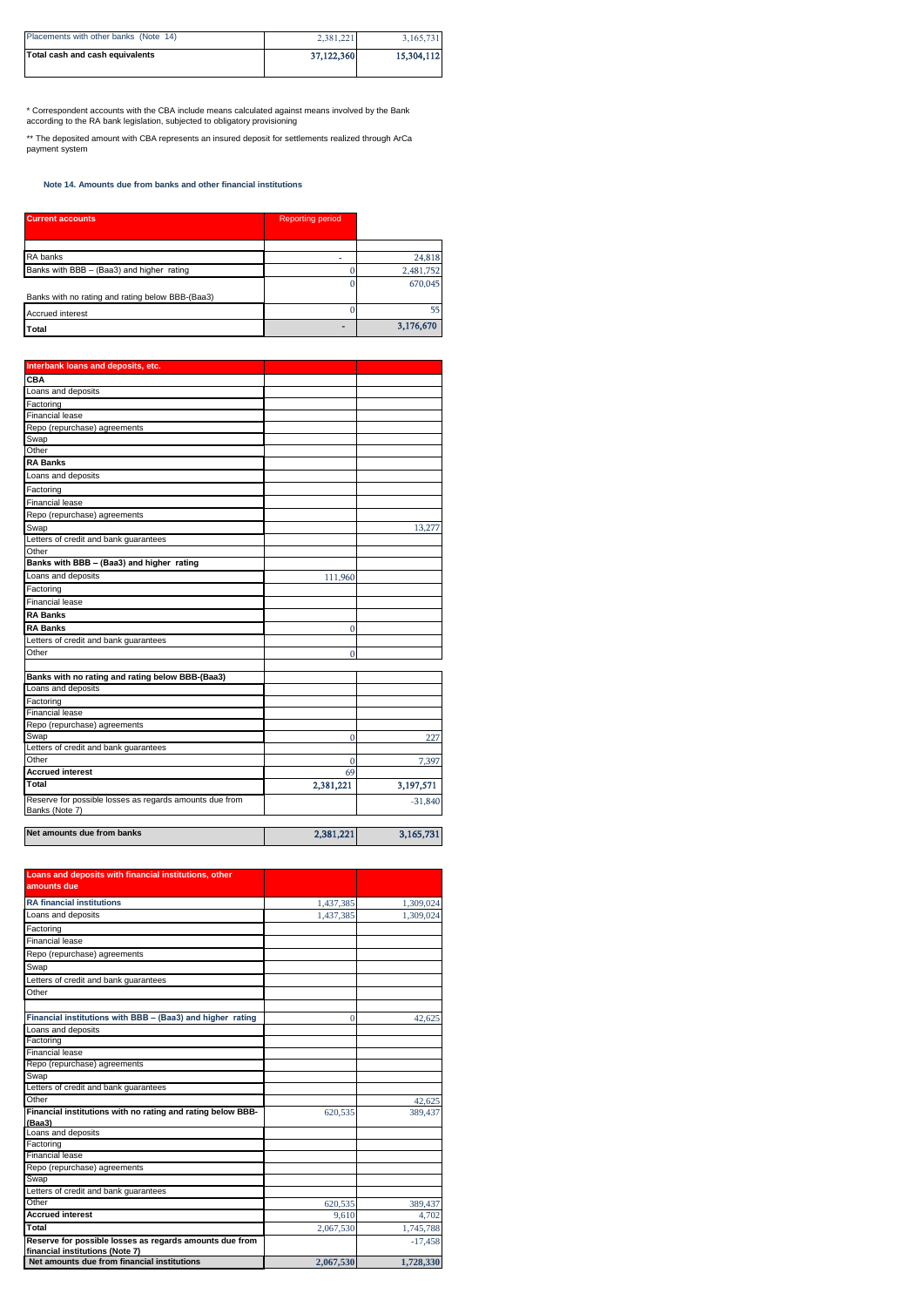|                                                       | 4.448.751 | 4,894,061 |
|-------------------------------------------------------|-----------|-----------|
| Net amounts due from banks and financial institutions |           |           |

 **Note 15. Financial Assets Held for Trading** 

| <b>Government securities</b>                                                         | <b>Reporting period</b> | Previous period |
|--------------------------------------------------------------------------------------|-------------------------|-----------------|
| RA Government securities, including                                                  |                         |                 |
| <b>Treasury bonds</b>                                                                | 15,482,300              | 11,868,589      |
| Central Bank bonds                                                                   |                         |                 |
| Other                                                                                |                         |                 |
| Government securities of countries with BBB - (Baa3) and<br>higher rating, including |                         |                 |
| Treasury bonds                                                                       |                         |                 |
| Central Bank bonds                                                                   |                         |                 |
| Other                                                                                |                         |                 |
| Government securities of countries with no rating and<br>rating below BBB-(Baa3)     |                         |                 |
| <b>Treasury bonds</b>                                                                |                         |                 |
| Central Bank bonds                                                                   |                         |                 |
| Other                                                                                |                         |                 |
| <b>Total Government securities</b>                                                   | 15,482,300              | 11,868,589      |

| Non-government securities of RA                           | Listed | Listed |
|-----------------------------------------------------------|--------|--------|
| Issuer with A-/A3/ and higher rating                      |        |        |
| Long term debt instruments                                |        |        |
| Short term debt instruments                               |        |        |
| Deposit certificates                                      |        |        |
| Equity instruments                                        |        |        |
| Other                                                     |        |        |
| Issuer with "C" and higher rating by CBA                  |        |        |
| Long term debt instruments                                |        |        |
| Short term debt instruments                               |        |        |
| Deposit certificates                                      |        |        |
| Equity instruments                                        |        |        |
| Other                                                     |        |        |
| Issuer with BBB+/Baa1/ and below rating, other rating and |        |        |
| no rating                                                 |        |        |
| Long term debt instruments                                |        |        |
| Short term debt instruments                               |        |        |
| Deposit certificates                                      |        |        |
| Equity instruments                                        |        |        |
| Other                                                     |        |        |
| Total non-government securities of RA held for trading    | 0      | 0      |
|                                                           |        |        |

| Non-government securities of other countries                           | Listed | Listed |
|------------------------------------------------------------------------|--------|--------|
| Issuer with A-/A3/ and higher rating                                   |        |        |
| Long term debt instruments                                             |        |        |
| Short term debt instruments                                            |        |        |
| Deposit certificates                                                   |        |        |
| Equity instruments                                                     |        |        |
| Other                                                                  |        |        |
| Issuer with BBB+/Baa1/ and below rating, other rating and<br>no rating |        |        |
| Long term debt instruments                                             |        |        |
| Short term debt instruments                                            |        |        |
| Deposit certificates                                                   |        |        |
| Equity instruments                                                     |        |        |
| Other                                                                  |        |        |
| Total non-government securities of other countries held<br>for trading | Λ      | ٥      |

| Other financial assets held for trading                                   | <b>Reporting period</b> | Previous period |
|---------------------------------------------------------------------------|-------------------------|-----------------|
| Loans, factoring, accounts receivable                                     |                         |                 |
| Borrowers with A-/A3/ or higher rating                                    |                         |                 |
| Borrowers with BBB+/Baa1/ and lower rating, other rating and<br>no rating |                         |                 |
| - Mortgage                                                                |                         |                 |
| - Consumer loans                                                          |                         |                 |
| - Other                                                                   |                         |                 |
| <b>Derivative instruments</b>                                             | O                       |                 |
| - Futures                                                                 |                         |                 |
| - Forward                                                                 |                         |                 |
| - Option                                                                  |                         |                 |
| - Swap                                                                    |                         |                 |
| - Other                                                                   |                         |                 |
| Total                                                                     |                         |                 |
| Total financial assets held for trading                                   | 15,482,300              | 11,868,589      |

**Note 16. Loans and other advances to customers**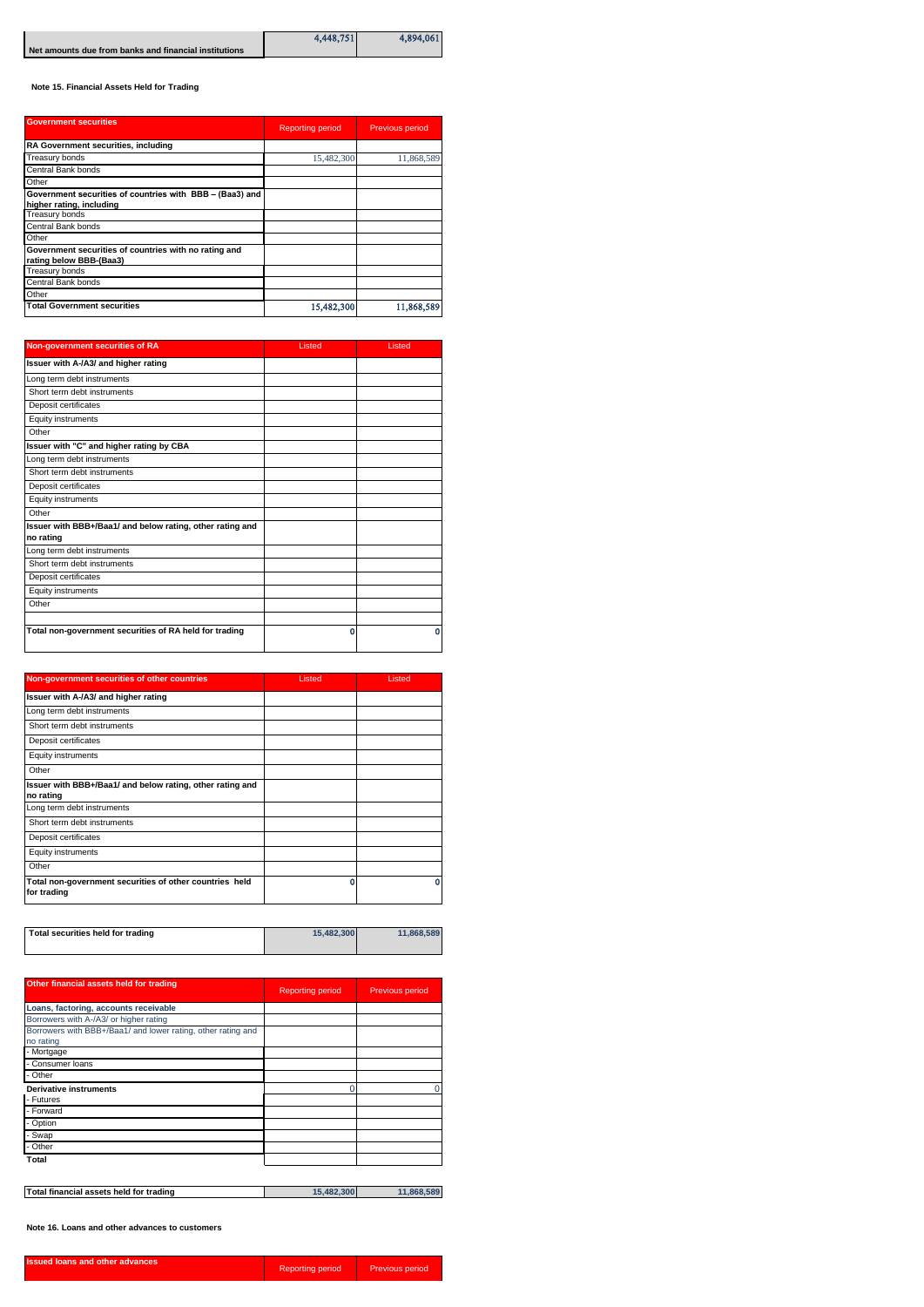| Loans, including                                                                         | 71,998,786   | 74,653,911   |
|------------------------------------------------------------------------------------------|--------------|--------------|
| - to banks                                                                               |              |              |
| - to RA Government                                                                       |              |              |
| - to local authorities                                                                   |              |              |
| - mortgage                                                                               | 12,096,515   | 13,837,023   |
| <b>Overdraft and credit line</b>                                                         | 29,673,746   | 27,112,554   |
| <b>Credit cards</b>                                                                      | 11,927,691   | 10,825,073   |
| Factoring                                                                                |              |              |
| <b>Financial lease</b>                                                                   | 1,282        | 1,676        |
| <b>Repurchase agreements</b>                                                             | 12,382,355   | 11.618.919   |
| <b>Currency swap</b>                                                                     | 50,550       |              |
| Letters of credit and bank guarantees                                                    | 917,429      | 1,747        |
| Other                                                                                    |              |              |
| Accrued interest concerning the mentioned items                                          | 6,340,446    | 2,591,590    |
| <b>Total loans</b>                                                                       | 133,292,285  | 126,805,470  |
| Reserve for possible losses as regards loans and other<br>advances to customers (Note 7) | $-2.656.516$ | $-2.532.250$ |
| <b>Total net loans</b>                                                                   | 130,635,769  | 124,273,220  |



**Breakdown of Working and Non -Working Loans and Advances Provided to Customers as of the End of the Reporting Period**

| Breakdown of working and non -working loans and<br>advances provided to customers             |          | <b>Reporting period</b> | Previous period |
|-----------------------------------------------------------------------------------------------|----------|-------------------------|-----------------|
| Working loans and advances                                                                    | Amount   | 126,612,550             | 120,605,832     |
|                                                                                               | Quantity | 35,912                  | 26,526          |
| Non-working loans and advances, including                                                     |          | 6,679,735               | 6,199,638       |
|                                                                                               |          | 1423                    | 344             |
| Overdue                                                                                       | Amount   | 4.304.153               | 2,142,029       |
|                                                                                               | Quantity | 985                     | 237             |
|                                                                                               |          |                         |                 |
| <b>Accrued interests</b>                                                                      |          |                         |                 |
| <b>Total loans</b>                                                                            | Amount   | 133,292,285             | 126,805,470     |
|                                                                                               | Quantity | 37.335                  | 26,870          |
| Provision for possible losses as regards loans and advances<br>provided to customers (Note 7) |          | $-2.656.516$            | $-2,532,250$    |
| <b>Total net loans</b>                                                                        |          | 130.635.769             | 124,273,220     |

### **Analysis of the provided loans and advances by customer group**

| Analysis of the provided loans and advances by customer<br>group                     | <b>Reporting period</b> | Previous period |  |
|--------------------------------------------------------------------------------------|-------------------------|-----------------|--|
|                                                                                      |                         |                 |  |
|                                                                                      |                         |                 |  |
| <b>State enterprises</b>                                                             | 766,031                 | 1,221,510       |  |
| Private enterprises, including                                                       | 90,626,089              | 86,416,945      |  |
| large enterprises                                                                    | 30,218,531              | 32,462,459      |  |
| small and medium enterprises                                                         | 60,407,558              | 53,954,486      |  |
| Natural persons, including                                                           | 32,810,529              | 34,036,648      |  |
| consumer loans                                                                       | 7,545,039               | 9,374,552       |  |
| mortgage loans                                                                       | 12,086,951              | 13,837,023      |  |
| credit cards                                                                         | 11,925,702              | 10,825,073      |  |
| Sole entrepreneurs                                                                   | 2,749,190               | 2,538,777       |  |
| Accrued interest                                                                     | 6,340,446               | 2,591,590       |  |
| <b>Total loans</b>                                                                   | 133,292,285             | 126,805,470     |  |
| Provision for possible losses as regards loans and advances<br>provided to customers | (2,656,516)             | (2,532,250)     |  |
| <b>Total net loans</b>                                                               | 130,635,769             | 124,273,220     |  |

a) Total loans provided to major borrowers and related persons as of 31.12.2012 made AMD 54.787.936<br>thous, as of 31.12.2013 – AMD 55.925.751 thous.<br>b) Share in total loan portfolio as of 31.12.2012 made 48.01%, as of 31.

c) Capital ratio as of 31.12.2012 was 314.82%, as of 31.12.2013 –262.23 %

| Analysis of loan portfolio according to number of<br>borrowers. | <b>Reporting period</b> | <b>Previous period</b> |
|-----------------------------------------------------------------|-------------------------|------------------------|
|                                                                 |                         |                        |
| State enterprises                                               |                         |                        |
| Private enterprises                                             | 306                     | 323                    |
| Natural persons                                                 | 23.263                  |                        |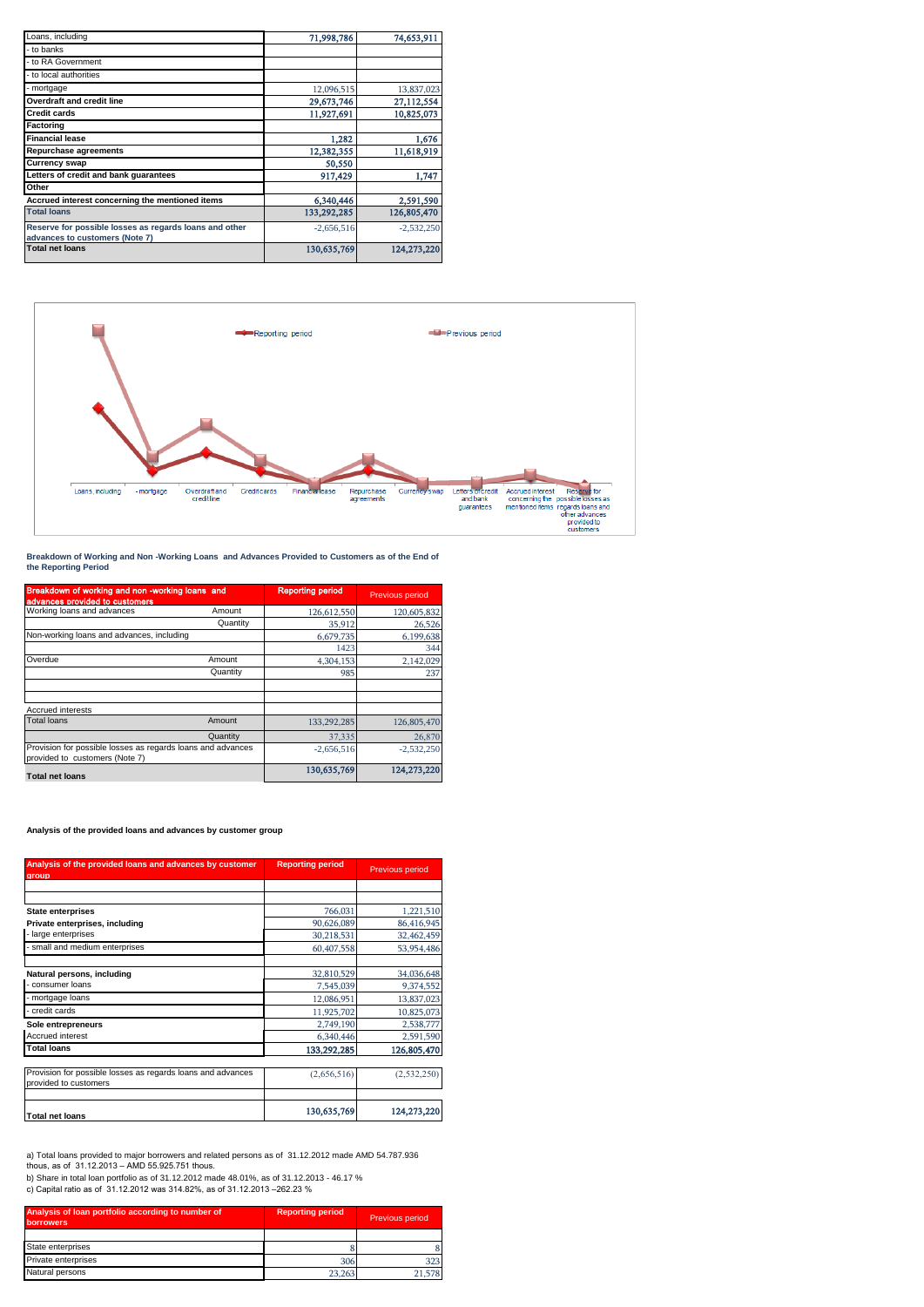| Sole entrepreneurs | $ \sim$<br>2.JU - | 100 |
|--------------------|-------------------|-----|
| Total              | פפים פפ           |     |

**Analysis of loan portfolio according to the industry sectors (without taking account of the reserve amount for possible losses)**

|                                                                     | 31.12.12               |            |  |
|---------------------------------------------------------------------|------------------------|------------|--|
| Analysis of Loans and advances according to the industry<br>sectors | <b>Previous period</b> | Percentage |  |
| Industry                                                            | 23,848,541             | 18.81      |  |
| Agriculture                                                         | 4,413,384              | 3.48       |  |
| Construction                                                        | 14.485.329             | 11.42      |  |
| Transport and communication                                         | 4.265.335              | 3.36       |  |
| Trade                                                               | 11,747,119             | 9.26       |  |
| Consumer /including credit cards/                                   | 9,526,094              | 7.51       |  |
| Service                                                             | 10,902,109             | 8.60       |  |
| Other                                                               | 47,617,559             | 37.55      |  |
| <b>Total</b>                                                        | 126,805,470            | 100        |  |



| 31.12.13                                                         |                        |            |
|------------------------------------------------------------------|------------------------|------------|
| Analysis of loans and advances according to crediting<br>sectors | <b>Previous period</b> | Percentage |
| 1. Agriculture, forestry and fishing                             | 3,936,161              | 2.95       |
| 2. Mining and quarrying                                          | 9,170,897              | 6.88       |
| 3. Processing industry                                           | 13,230,862             | 9.93       |
| 4. Electricity, gas, steam and air conditioning supply           | 2,679,522              | 2.01       |
| 5. Water supply, sewerage, waste management and recycling        | 129,510                | 0.10       |
| 6. Construction                                                  | 13.964.713             | 10.48      |
| 7. Trade                                                         | 22,840,431             | 17.14      |
| 8. Transportation and warehouse business                         | 7,234,048              | 5.43       |
| 9. Accommodation and catering                                    | 7,191,534              | 5.40       |
| 10. Information and communication                                | 569,248                | 0.43       |
| 12. Professional, scientific and technical activities            | 110,575                | 0.08       |
| 13.Education                                                     | 70,741                 | 0.05       |
| 14. Healthcare                                                   | 241,507                | 0.18       |
| 15. Arts, entertainment, recreation                              | 354,009                | 0.27       |
| 16. Other sectors of the economy                                 | 18,878,087             | 14.16      |
| 17. Mortgage loans                                               | 12,188,552             | 9.14       |
| 18. Consumer and other loans                                     | 20,501,888             | 15.38      |
| <b>Total</b>                                                     | 133,292,285            | 100        |



# **Analysis of the loan portfolio as regards customers' residency**

| Analysis of the loan portfolio as regards customers'<br>residency | <b>Reporting period</b> | Percentage | <b>Previous period</b> | Percentage |
|-------------------------------------------------------------------|-------------------------|------------|------------------------|------------|
| RA residents                                                      | 104.751.334             | 80.19      | 101.726.209            | 81.86      |
| Non-residents                                                     | 25.884.435              | 19.81      | 22.547.011             | 18.14      |
| Total                                                             | 130.635.769             | 100        | 124.273.220            | 100        |

| <b>Region (Marz)</b> | 31.12.13 |            | 31.12.12 |            |
|----------------------|----------|------------|----------|------------|
|                      | Quantity | Amount     | Quantity | Amount     |
| Yerevan              | 13234    | 59,360,991 | 9897     | 62,424,343 |
| Gegharkunik          | 1813     | 2,344,252  | 1295     | 2,569,201  |
| Shirak               | 3838     | 3,555,828  | 2787     | 2,264,799  |
| Lori                 | 2441     | 1,768,258  | 1810     | 3,508,202  |
| Vayots Dzor          | 137      | 969,692    | 95       | 835,170    |
| Armavir              | 2420     | 2,546,004  | 1913     | 2,643,246  |
| Syunik               | 1680     | 2,858,843  | 1214     | 2,398,767  |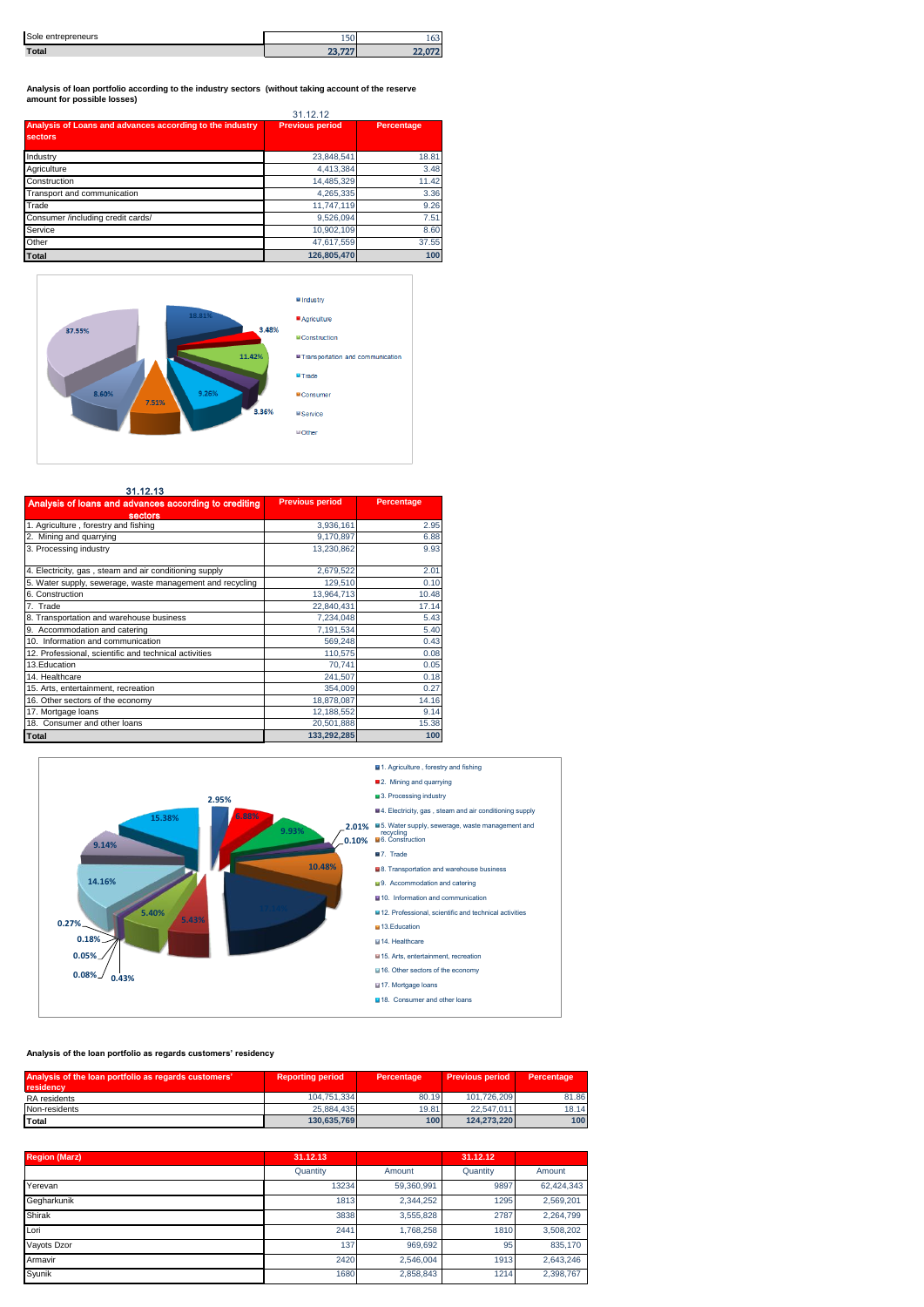| Tavush            | 851    | 1,515,322   | 336    | 1,119,237   |
|-------------------|--------|-------------|--------|-------------|
| Aragatsotn        | 2216   | 1.893.698   | 1820   | 1,920,408   |
| Kotayk            | 2908   | 11.391.221  | 1611   | 6,427,475   |
| Ararat            | 1908   | 5,060,513   | 1765   | 4,367,399   |
| <b>NKR</b>        | 3860   | 11.486.712  | 2286   | 10.968.116  |
| Foreign countries | 29     | 25.884.435  | 41     | 22,826,857  |
| Total             | 37,335 | 130,635,769 | 26,870 | 124,273,220 |

# Names of marzes as in the table



 **Note 17. Financial assets available for sale**

| <b>State securities</b>                                                     | <b>Reporting period</b> | <b>Previous period</b> |
|-----------------------------------------------------------------------------|-------------------------|------------------------|
| <b>State obligations</b>                                                    | 9,533,881               | 8,783,576              |
| <b>Treasury obligations</b>                                                 | 9.529.301               | 8,770,314              |
| <b>Central Bank obligations</b>                                             |                         |                        |
| Promissory note                                                             | 4.580                   | 13,262                 |
| State obligations of countries with BBB-/Baa3/ or higher                    |                         |                        |
| rating                                                                      |                         |                        |
| <b>Treasury obligations</b>                                                 |                         |                        |
| <b>Central Bank obligations</b>                                             |                         |                        |
| Other                                                                       |                         |                        |
| State securities of countries with BB+/Ba1/ or below rating<br>or no rating |                         |                        |
| <b>Treasury obligations</b>                                                 |                         |                        |
| <b>Central Bank obligations</b>                                             |                         |                        |
| Other                                                                       |                         |                        |
| Possible loss reserve for promissory notes (Note 7)                         |                         | (133)                  |
| <b>Total state securities</b>                                               | 9,533,881               | 8,783,443              |

| <b>Non-state securities of RA</b>                          | listed | listed |
|------------------------------------------------------------|--------|--------|
| Issuer with A-/A3/ or higher rating                        |        |        |
| Long term debt instruments                                 |        |        |
| Short term debt instruments                                |        |        |
| Deposit certificates                                       |        |        |
| Equity instruments                                         |        |        |
| Other                                                      |        |        |
| Issuer with "C" and higher rating by CBA                   |        |        |
| Long term debt instruments                                 |        |        |
| Short term debt instruments                                |        |        |
| Deposit certificates                                       |        |        |
| Equity instruments                                         |        |        |
| Other                                                      |        |        |
| Issuer with BBB+/Baa1/ or below rating, other rating or no |        |        |
| rating                                                     |        |        |
| Long term debt instruments                                 |        |        |
| Short term debt instruments                                |        |        |
| Deposit certificates                                       |        |        |
| Equity instruments                                         |        |        |
| Other                                                      |        |        |
| Total non government securities of RA                      | U      | C      |

| Non-state securities of other countries                    | listed | listed |
|------------------------------------------------------------|--------|--------|
| Issuer with A-/A3/ or higher rating                        |        |        |
| Long term debt instruments                                 |        |        |
| Short term debt instruments                                |        |        |
| Deposit certificates                                       |        |        |
| Equity instruments                                         |        |        |
| Other                                                      |        |        |
| Issuer with BBB+/Baa1/ or below rating, other rating or no |        |        |
| rating                                                     |        |        |
| Long term debt instruments                                 |        |        |
| Short term debt instruments                                |        |        |
| Deposit certificates                                       |        |        |
| Equity instruments                                         |        |        |
| Other                                                      |        |        |
| Total non government securities of other countries         |        |        |

| Total securities available for sale | 9.533.881 | 8.783.443 |
|-------------------------------------|-----------|-----------|
|                                     |           |           |

| Other financial assets available for sale                                |  |
|--------------------------------------------------------------------------|--|
| Loans, factoring, amounts receivable                                     |  |
| Borrowers with A-/A3/ or higher rating                                   |  |
| Borrowers with BBB+/Baa1 and below rating, other rating and<br>no rating |  |
| Mortgage loans                                                           |  |
| Consumer loans                                                           |  |
| Other                                                                    |  |
| <b>Total</b>                                                             |  |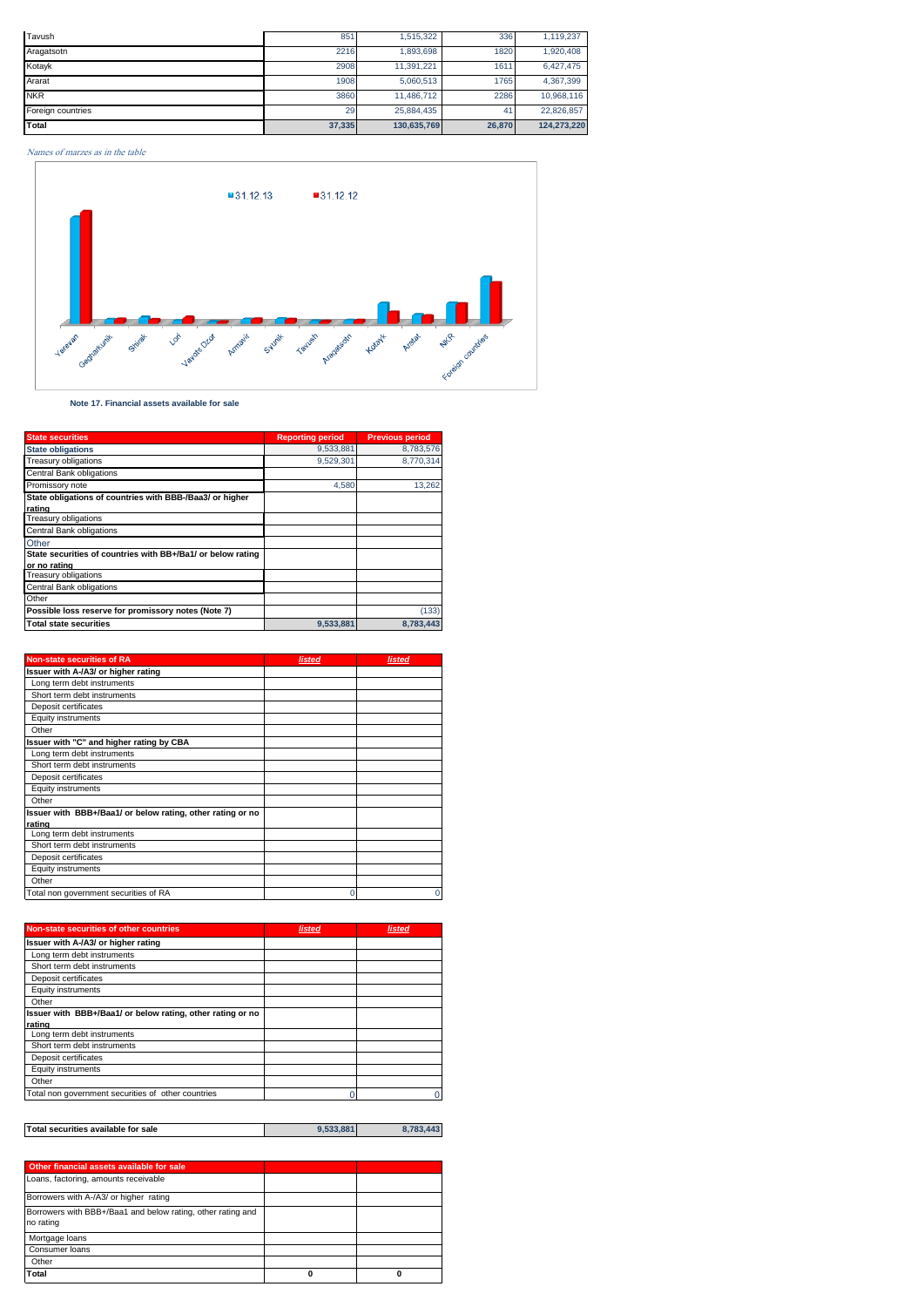| Total financial assets available for sale | 9.533.881 | 8.783.443 |
|-------------------------------------------|-----------|-----------|

Investments in other persons' share capital

# **Reporting period**

| <b>Company name</b>                                                                                  | <b>Main activity</b>               | <b>Country of</b><br>registration | <b>Investment date</b> | <b>Invested amount</b><br>¥thous. drams) | <b>Share</b> |
|------------------------------------------------------------------------------------------------------|------------------------------------|-----------------------------------|------------------------|------------------------------------------|--------------|
| 1. Armenian Card CJSC                                                                                | Payment and<br>settlement services | <b>RA</b>                         | 20.10.06               | 12143                                    | 2.00         |
| 2."ACRA Credit Reporting" CJSC                                                                       | Payment and<br>settlement services | <b>RA</b>                         | 22.11.07               | 19845                                    | 4.0003       |
| 3. SWIFT                                                                                             | Payment and<br>settlement services | <b>Belgium</b>                    | 23.04.12               | 9226                                     | 0.00005      |
| <b>Total</b>                                                                                         |                                    |                                   |                        | 41.214                                   |              |
| Impairment of investments in other companies share<br>capital (reserve for possible losses) (Note 7) |                                    |                                   |                        | $-3.489$                                 |              |
| <b>Total</b>                                                                                         |                                    |                                   |                        | 37,725                                   |              |

# **Previous period**

| <b>Company name</b>                                                                                  | <b>Main activity</b>               | <b>Country of</b><br>registration | <b>Investment date</b> | <b>Invested amount</b><br>¥thous. drams) | <b>Share</b> |
|------------------------------------------------------------------------------------------------------|------------------------------------|-----------------------------------|------------------------|------------------------------------------|--------------|
| 1. Armenian Card CJSC                                                                                | Payment and<br>settlement services | <b>RA</b>                         | 20.10.06               | 12143                                    | 2.00         |
| 2."ACRA Credit Reporting" CJSC                                                                       | Payment and<br>settlement services | <b>RA</b>                         | 22.11.07               | 19845                                    | 4.0003       |
| 3. SWIFT                                                                                             | Payment and<br>settlement services | Belgium                           | 23.04.12               | 10230                                    | 0.00005      |
| Total                                                                                                |                                    |                                   |                        | 42,218                                   |              |
| Impairment of investments in other companies share<br>capital (reserve for possible losses) (Note 7) |                                    |                                   |                        | $-12,326$                                |              |
| <b>Total</b>                                                                                         |                                    |                                   |                        | 29,892                                   |              |

|                                                                                                | <b>Reporting period</b> | <b>Previous period</b> |
|------------------------------------------------------------------------------------------------|-------------------------|------------------------|
| Total financial assets available for sale and investments in<br>other companies' share capital | 9.571.606               | 8.813.335              |

# **Note 18. Investments held to maturity**

| <b>Government securities</b>                                                           | <b>Reporting period</b> | <b>Previous period</b> |
|----------------------------------------------------------------------------------------|-------------------------|------------------------|
|                                                                                        |                         |                        |
| RA state bonds including                                                               |                         |                        |
| T-bonds                                                                                |                         |                        |
| Bonds of Central bank                                                                  |                         |                        |
| Other                                                                                  |                         |                        |
| Government securities of countries with BBB-/Baa3/ or<br>higher rating, including      |                         |                        |
| T-bonds                                                                                |                         |                        |
| Bonds of Central bank                                                                  |                         |                        |
| Other                                                                                  |                         |                        |
| State securities of countries with BB+/Ba1/ or below rating<br>or no rating, including |                         |                        |
| T-bonds                                                                                |                         |                        |
| Bonds of Central bank                                                                  |                         |                        |
| Other                                                                                  |                         |                        |
| <b>Accrued interest</b>                                                                |                         |                        |
| Total                                                                                  |                         |                        |

| Non-government securities of RA                                                   | <b>listed</b> | unlisted | <b>listed</b> | unlisted |
|-----------------------------------------------------------------------------------|---------------|----------|---------------|----------|
| Issuer with A-/A3/ or higher rating, including                                    |               |          |               |          |
| long term debt instruments                                                        |               |          |               |          |
| short term debt instruments                                                       |               |          |               |          |
| deposite certificates                                                             |               |          |               |          |
| other                                                                             |               |          |               |          |
| Issuer having "C-" and higher rating from CBA, including                          |               |          | 33,282        |          |
| long term debt instruments                                                        |               |          |               |          |
| short term debt instruments                                                       |               |          |               |          |
| deposite certificates                                                             |               |          |               |          |
| other                                                                             |               |          | 33,282        |          |
| Issuer with BBB+/Baa1/ and lower rating, other rating and<br>no rating, including |               |          |               |          |
| long term debt instruments                                                        |               |          |               |          |
| short term debt instruments                                                       |               |          |               |          |
| deposite certificates                                                             |               |          |               |          |
| other                                                                             |               |          |               |          |
| <b>Accrued interest</b>                                                           |               |          | 904           |          |
| Total                                                                             |               | ۰        | 34,186        |          |

| Non-government securities of other countries   | listed | <b>listed</b> |  |
|------------------------------------------------|--------|---------------|--|
| Issuer with A-/A3/ or higher rating, including |        |               |  |
| - long term debt instruments                   |        |               |  |
| - short term debt instruments                  |        |               |  |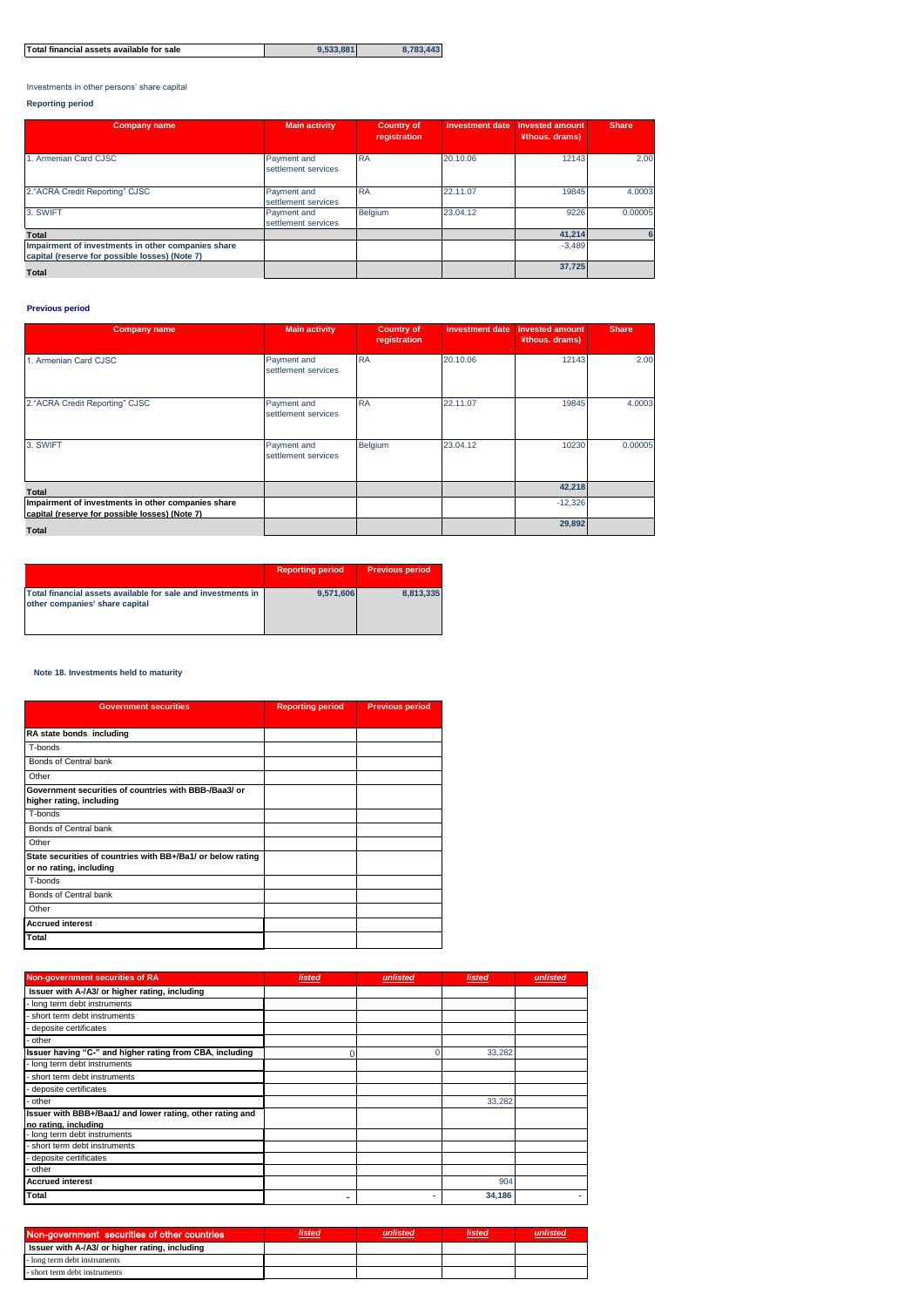| - deposite certificates                                   |          |   |        |  |
|-----------------------------------------------------------|----------|---|--------|--|
| - other                                                   |          |   |        |  |
| Issuer with BBB+/Baa1/ and lower rating, other rating and |          |   |        |  |
| no rating, including                                      |          |   |        |  |
| - long term debt instruments                              |          |   |        |  |
| short term debt instruments                               |          |   |        |  |
| - deposite certificates                                   |          |   |        |  |
| - other                                                   |          |   |        |  |
| <b>Accrued interest</b>                                   |          |   |        |  |
| Total                                                     |          | н | -      |  |
|                                                           |          |   |        |  |
| Impairment of investments held to maturity (reserve for   |          |   | $-684$ |  |
| possible losses) (Note 7)                                 |          |   |        |  |
|                                                           |          |   |        |  |
| Net investments in financial assets held to maturity      | $\bf{0}$ |   | 33,502 |  |
|                                                           |          |   |        |  |

 **Note 20. Property, Plant, Equipment and Intangible Assets** 

# **Property, plant and equipment**

| <b>Title</b>                                    | <b>Buildings</b> | Computer &<br>communication<br>means | <b>Vehicles</b> | Other PPE | Capital<br>investments as<br>regards PPE | Capital<br>investments<br>as regards<br>leased PPE | Total      |
|-------------------------------------------------|------------------|--------------------------------------|-----------------|-----------|------------------------------------------|----------------------------------------------------|------------|
| Initial cost                                    |                  |                                      |                 |           |                                          |                                                    |            |
| Balance at the beginning of the previous period | 6,564,067        | 2,034,565                            | 401.011         | 906.512   | 1,451,313                                | 28,996                                             | *********  |
| Increase                                        | 1.344.111        | 649.497                              | 185,470         | 204,033   | (1, 451, 313)                            |                                                    | 931.798    |
| Disposal                                        |                  | 160                                  | 115.643         |           |                                          |                                                    | 115,803    |
| Write-off                                       |                  |                                      |                 |           |                                          |                                                    |            |
| Revaluation                                     |                  |                                      |                 |           |                                          |                                                    |            |
| Balance at the end of the previous period       | 7.908.178        | 2.683.902                            | 470.838         | 1.110.545 | $\overline{\phantom{a}}$                 | 28.996                                             | #########  |
| Increase                                        | 2.330            | 53.172                               | 31.272          | 152.868   |                                          | 1.403                                              | 241.045    |
| Disposal                                        |                  |                                      | 242,090         |           |                                          |                                                    | 242,090    |
| Revaluation*                                    | 589,278          |                                      |                 |           |                                          |                                                    | 589,278    |
| Write-off                                       |                  |                                      |                 |           |                                          |                                                    |            |
| Depreciation adjustment from revaluation        | (952, 836)       |                                      |                 |           |                                          |                                                    | (952, 836) |
| Balance at the end of the reporting period      | 7,546,950        | 2,737,074                            | 260,020         | 1,263,413 |                                          | 30,399                                             | #########  |
| <b>Accumulated depreciation</b>                 |                  |                                      |                 |           |                                          |                                                    |            |
| Balance at the beginning of the previous period | 444.966          | 1,083,057                            | 181,380         | 362,094   |                                          | 15,581                                             | 2,087,078  |
| Increase                                        | 242,381          | 415,255                              | 76,545          | 174,551   |                                          | 2,525                                              | 911.257    |
| Disposal                                        |                  |                                      | 97,023          |           |                                          |                                                    | 97,023     |
| Impairment                                      |                  |                                      |                 |           |                                          |                                                    |            |
| Write-off                                       |                  |                                      |                 |           |                                          |                                                    |            |
| Balance at the end of the previous period       | 687,347          | 1.498.312                            | 160.902         | 536.645   |                                          | 18.106                                             | 2.901.312  |
| Increase                                        | 265,489          | 212.225                              | 81,589          | 225,594   |                                          | 438                                                | 785,335    |
| Disposal                                        |                  |                                      | 122,457         |           |                                          |                                                    | 122,457    |
| Depreciation adjustment from revaluation        | 952,836          |                                      |                 |           |                                          |                                                    | 952,836    |
| Write-off                                       |                  |                                      |                 |           |                                          |                                                    |            |
| Balance at the end of the reporting period      |                  | 1,710,537                            | 120.034         | 762.239   |                                          | 18,544                                             | 2.611.354  |
| Net carrying amount                             |                  |                                      |                 |           |                                          |                                                    |            |
| End of reporting period                         | 7,546,950        | 1,026,537                            | 139,986         | 501,174   |                                          | 11,855                                             | 9,226,502  |
| End of previous period                          | 7,220,831        | 1,185,590                            | 309,936         | 573,900   |                                          | 10,890                                             | 9,301,147  |

# **Intangible Assets**

|                                                 | Software  | Licenses  | Copyright | Other intangible<br>assets | Capital<br>investments as<br>regards<br>intangible assets | Total      |
|-------------------------------------------------|-----------|-----------|-----------|----------------------------|-----------------------------------------------------------|------------|
| <b>Initial cost</b>                             |           |           |           |                            |                                                           |            |
| Balance at the beginning of the previous period | 157,192   | 252,210   | ٠         | 76,178                     |                                                           | 485,580    |
| Increase                                        | (9.874)   | 587.141   |           | (23.341)                   | 4.847                                                     | 558,773    |
| <b>Disposal</b>                                 |           |           |           |                            |                                                           |            |
| Impairment                                      |           |           |           |                            |                                                           |            |
| Revaluation                                     |           |           |           |                            |                                                           |            |
| Balance at the end of previous period           | 147,318   | 839.351   | ÷         | 52,837                     | 4.847                                                     | 1,044,353  |
| Increase                                        |           | 246,368   |           |                            | 91.930                                                    | 338,298    |
| Disposal                                        |           |           |           |                            |                                                           | ×.         |
| Revaluation*                                    |           |           |           |                            |                                                           |            |
| Impairment                                      |           |           |           |                            |                                                           |            |
| Depreciation adjustment from revaluation        |           |           |           |                            |                                                           |            |
| Balance at the end of the reporting period      | 147.318   | 1,085,719 | ×.        | 52.837                     | 96.777                                                    | 1.382.651  |
| <b>Accumulated amortization</b>                 |           |           |           |                            |                                                           |            |
| Balance at the end of previous period           | 32.223    | 65.767    | ٠         | 23,341                     |                                                           | 121,331    |
| Increase                                        | (31, 947) | (65, 480) |           | (23, 341)                  |                                                           | (120, 768) |
| Disposal                                        |           |           |           |                            |                                                           |            |
| Impairment                                      |           |           |           |                            |                                                           |            |
| Revaluation                                     |           |           |           |                            |                                                           |            |
| Balance at the end of previous period           | 276       | 287       | ٠         | ٠                          |                                                           | 563        |
| Increase                                        | 62        | 33,427    |           |                            |                                                           | 33,489     |
| Disposal                                        |           |           |           |                            |                                                           |            |
| Depreciation adjustment from revaluation        |           |           |           |                            |                                                           |            |
| Revaluation                                     |           |           |           |                            |                                                           | ×.         |
| Balance at the end of the reporting period      | 338       | 33,714    | ×.        | ä,                         |                                                           | 34,052     |
| Net carrying amount                             |           |           |           |                            |                                                           |            |
| End of reporting period                         | 146,980   | 1,052,005 | ٠         | 52,837                     | 96.777                                                    | 1,348,599  |
| End of previous period                          | 147,042   | 839.064   | ٠         | 52.837                     | 4.847                                                     | 1,043,790  |

# **Note 21. Deferred tax assets**

| Deferred tax assets movement           | <b>Reporting period</b> | Previous period |
|----------------------------------------|-------------------------|-----------------|
| Balance at the beginning of the period | 149.158                 |                 |
| Increase                               |                         | 149.158         |
| Decrease                               |                         |                 |
| Balance at the end of the period       | 149.158                 | 149.158         |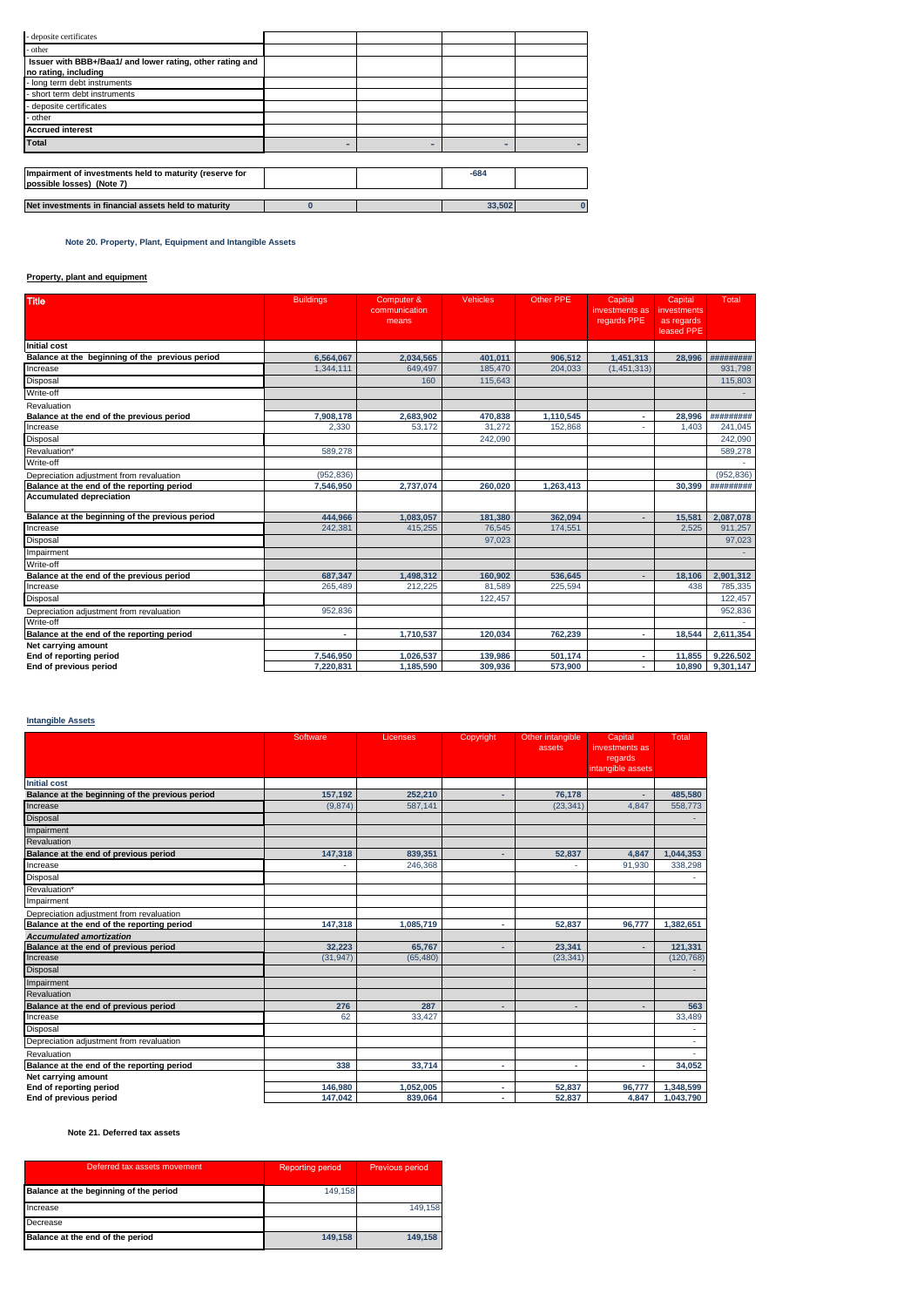| Amounts receivable from bank transactions                         | <b>Reporting period</b> | Previous period |
|-------------------------------------------------------------------|-------------------------|-----------------|
| Dividends receivable                                              |                         |                 |
| Amounts receivable from trust management transactions             |                         |                 |
| Amounts receivable from other transactions                        | 1.243.386               | 343.945         |
| Total                                                             | 1.243.386               | 343.945         |
| Reserve for possible losses as regards bank transactions (Note 7) |                         | $-3.439$        |
| Net amounts receivable from bank transactions                     | 1.243.386               | 340.506         |
|                                                                   |                         |                 |

| Accounts receivable and prepayments                             | <b>Reporting period</b> | Previous period |
|-----------------------------------------------------------------|-------------------------|-----------------|
| Receivables as regards budget                                   | 9,558                   | 9.447           |
| Receivables as regards suppliers                                |                         |                 |
| Advance payments to the employees                               | 1.291                   |                 |
| Advance payments to the suppliers                               | 378.464                 | 340.456         |
| Advance payments and overpayments as regards budget and m       | 465,053                 | 372,640         |
| Other receivables and prepaymens                                | 6,285,627               | 7,805,660       |
| Total                                                           | 7,139,993               | 8,528,203       |
| Reserve for possible losses as regards other assets<br>(Note 7) | $-143.349$              | $-99.045$       |
| Total                                                           | 6,996,644               | 8,429,158       |
| Other assets                                                    |                         |                 |
| Warehouse                                                       | 262,889                 | 315,802         |
| Seized collateral                                               | 5,824,128               | 5,087,665       |
| Future period expenses                                          | 34,867                  | 7,323           |
| Other assets                                                    | 81,465                  | 47.686          |
| Reserve for possible losses as regards other assets (Note 7)    |                         | $-3.892$        |
| Total                                                           | 6,203,349               | 5,454,584       |
| <b>Total other assets</b>                                       | 14.443.379              | 14.224.248      |

 **Note 23. Amounts due to banks and other financial institutions**

| <b>Current accounts</b>                                | <b>Reporting period</b> | Previous period |
|--------------------------------------------------------|-------------------------|-----------------|
| <b>RA Banks</b>                                        | 163                     | 162             |
| Banks with BBB-(Baa3) and higher rating                |                         |                 |
| Banks with rating below BBB-(Baa3) and no rating       |                         |                 |
| Accrued interest                                       |                         |                 |
| Total                                                  | 163                     | 162             |
| Interbank loans, deposits and other demands            |                         |                 |
| <b>RA Central Bank</b>                                 |                         |                 |
| loans*                                                 | 12,339,610              | 12,455,314      |
| Repo (repurchase) agreements                           | 24,469,985              | 18,515,973      |
| Swap                                                   |                         |                 |
| Swap                                                   |                         |                 |
| <b>RA Banks</b>                                        |                         |                 |
| Loans and deposits                                     | 4,135,509               | 4,155,365       |
| Financial leasing                                      |                         |                 |
| Repo (repurchase) agreements                           | $\mathbf 0$             | 1,456,018       |
| Other                                                  |                         |                 |
| BBB-(Baa3) and higher rating banks                     |                         |                 |
| Loans and deposits                                     |                         |                 |
| <b>Financial leasing</b>                               |                         |                 |
| Repo (repurchase) agreements                           |                         |                 |
| Swap                                                   |                         |                 |
| Other                                                  |                         |                 |
| BBB-(Baa3) and lower rating and no rating banks        |                         |                 |
| Loans and deposits                                     |                         |                 |
| Financial leasing                                      |                         |                 |
| Repo (repurchase) agreements                           |                         |                 |
| Swap                                                   | 0                       |                 |
| Other                                                  | $\Omega$                | 144             |
| <b>Accrued interest</b>                                | 146,143                 | 120,890         |
| Total                                                  | 41,091,247              | 36,703,704      |
| <b>Financial institutions</b>                          |                         |                 |
| Current accounts                                       | 63,574                  | 197,398         |
| Loans and deposits                                     | 20,358,142              | 18,754,672      |
| Repo (repurchase) agreements                           |                         |                 |
| Swap                                                   |                         | 10,871          |
| Other                                                  | 14,975                  | 20,039          |
| <b>Accrued interest</b>                                | 181.821                 | 195.294         |
| Total                                                  | 20,618,512              | 19,178,274      |
| Total amounts due to banks and other fin, institutions | 61,709,922              | 55,882,140      |

As of 31.12.2013, loans received from the Central Bank of Armenia also include loan amounts attracted under international loan programs totaling AMD 3.888.931 thous. And accrued interest amounts - AMD 91.811 thous.

# **Note 24. Amounts due to customers**

| Amounts due to RA government and local self-managed<br><b>authorities</b> | <b>Reporting period</b> | <b>Previous period</b> |
|---------------------------------------------------------------------------|-------------------------|------------------------|
| Current accounts                                                          | 160,262                 | 233,321                |
| Time deposits                                                             |                         |                        |
| Loans                                                                     | 4,502,289               | 4,236,809              |
| Repo (repurchase) agreements                                              |                         |                        |
| Swap                                                                      |                         |                        |
| Other                                                                     | 37.937                  | 34.644                 |
| Accrued interest                                                          | 16,770                  | 15,022                 |
| Total                                                                     | 4.717.258               | 4.519.796              |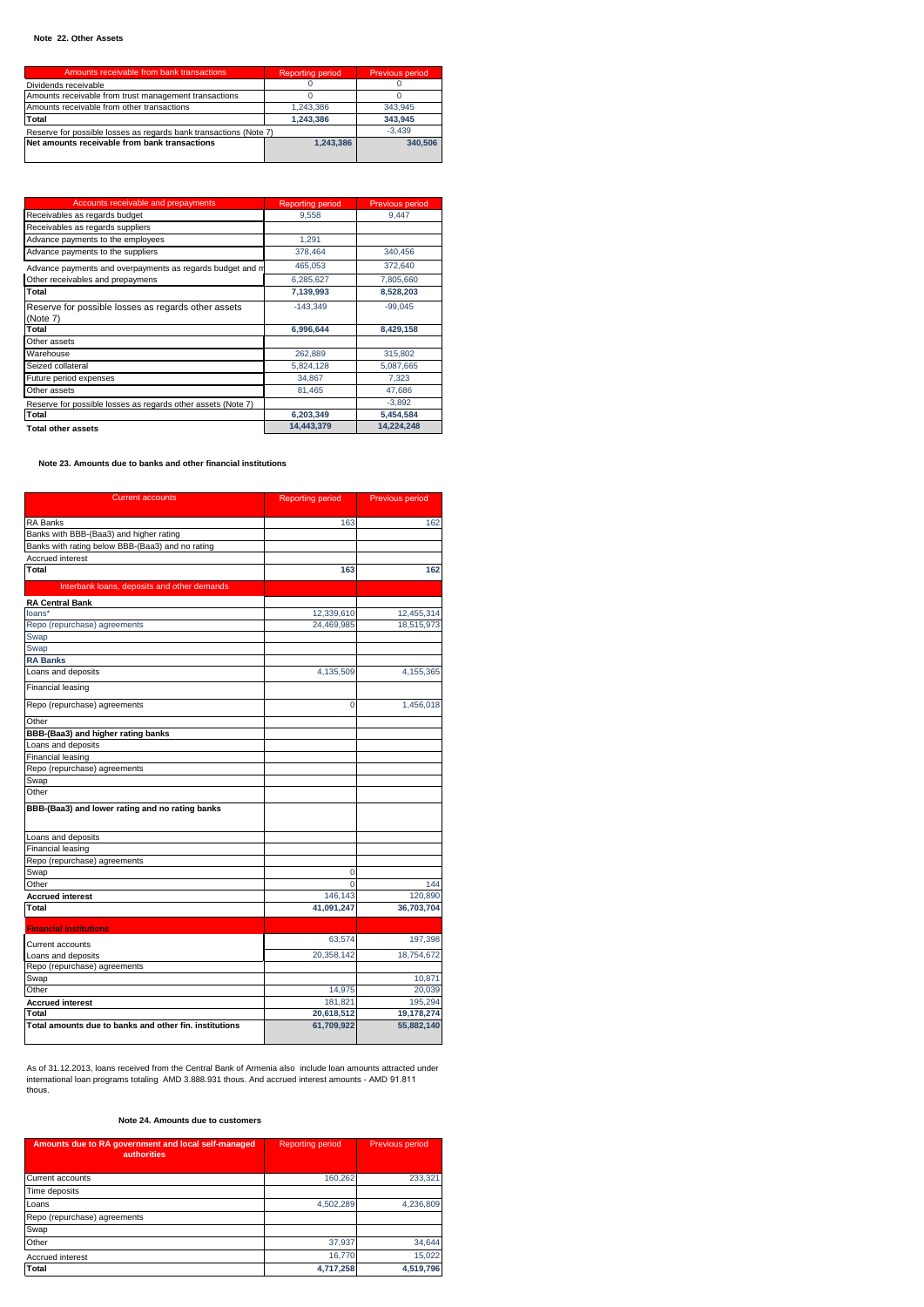| Legal entities and institutions (residents)     |                       |                   |
|-------------------------------------------------|-----------------------|-------------------|
| Current accounts                                | 9,200,591             | 8,003,525         |
| Time deposits                                   | 3,732,258             | 7,318,237         |
| Repo (repurchase) agreements                    |                       |                   |
| Swap                                            |                       |                   |
| Other                                           | 396,274               | 871               |
| Accrued interest                                | 23,209                | 47,405            |
| <b>Total</b>                                    | 13,352,332            | 15,370,038        |
| Legal entities and institutions (non-residents) |                       |                   |
| Current accounts                                | 11,727,436            | 4,049,534         |
| Time deposits                                   | 16,950,346            | 186,749           |
| Repo (repurchase) agreements                    |                       |                   |
| Swap                                            |                       | 110,071           |
| Other                                           | 308,196               | 46,253            |
| Accrued interest                                | 24,833                | 3,201             |
| Total                                           | 29,010,811            | 4,395,808         |
| Sole entrepreneurs (residents)                  |                       |                   |
|                                                 |                       |                   |
| Current accounts                                | 61,701                | 55,075            |
| Time deposits                                   |                       |                   |
| Repo (repurchase) agreements                    |                       |                   |
| Swap                                            |                       |                   |
| Other                                           |                       |                   |
| Accrued interest                                |                       |                   |
| Total                                           | 61,701                | 55,075            |
| Sole entrepreneurs (non-residents)              |                       |                   |
| Current accounts                                | 61                    |                   |
| Time deposits                                   |                       |                   |
| Repo (repurchase) agreements                    |                       |                   |
| Swap                                            |                       |                   |
| Other                                           |                       |                   |
| Accrued interest                                |                       |                   |
| Total                                           | 61                    | $\bf{0}$          |
| Individuals (residents)                         |                       |                   |
| Current accounts                                | 4,635,426             | 4,465,414         |
| Time deposits                                   | 59,933,599            | 61,625,303        |
| Repo (repurchase) agreements                    |                       |                   |
| Swap                                            |                       |                   |
| Other                                           | 42,007                | 14,753<br>508,052 |
| <b>Accrued interest</b><br>Total                | 550,873<br>65,161,905 | 66,613,522        |
|                                                 |                       |                   |
| Individuals (non-residents)                     |                       |                   |
| Current accounts                                | 362,037               | 338,167           |
| Time deposits                                   | 4,198,674             | 5,967,554         |
| Repo (repurchase) agreements                    |                       |                   |
| Swap                                            |                       |                   |
| Other                                           | 0                     |                   |
| Accrued interest<br><b>Total</b>                | 21,565                | 151,295           |
|                                                 | 4,582,276             | 6,457,016         |
| г                                               |                       |                   |

**Total liabilities to customers** 116,886,344 97,411,255

The amount of the security of liabilities totaled: as at 31.12.2013 - AMD 34.680.265 thous., as at 31.12.2012 - AMD 39.270.469 thous.

2.Term liabilities to government include amounts involved from international financial organizations within<br>RAED (Rural Areas Economic Development) program and Millennium Challenge Account program, which<br>totaled AMD 1.31

**The structure of Bank depositors' (time deposits) by customers number** 

|                              | <b>Reporting period</b> | <b>Previous period</b> |
|------------------------------|-------------------------|------------------------|
| Legal entities residents     | 51                      | 50                     |
| Legal entitie non- residents |                         |                        |
| Individuals residents        | 6.987                   | 6.159                  |
| Individuals non-residents    | 93                      | 85                     |
| Total                        | 7,133                   | 6.297                  |

# **Note 26. Liabilities held for trading**

| <b>Liability held for trading</b>                | <b>Reporting period</b> | <b>Previous period</b> |
|--------------------------------------------------|-------------------------|------------------------|
| Derivative instruments held for trading purposes |                         |                        |
| <b>Futures</b>                                   |                         |                        |
| Forward                                          |                         |                        |
| Option                                           |                         |                        |
| Swap                                             |                         |                        |
| Other                                            |                         |                        |
| Hedging derivative instruments                   |                         |                        |
| Other                                            | 15,482,300              | 11,868,589             |
| <b>Total</b>                                     | 15.482.300              | 11.868.589             |

**Note 27. Amounts payable**

| <b>Amounts payable</b>      | <b>Reporting period</b> | <b>Previous period</b> |
|-----------------------------|-------------------------|------------------------|
| <b>Dividends</b>            |                         |                        |
| Trust management agreements |                         |                        |
| Deposits insurance          | 33.159                  | 35.357                 |
| Other                       |                         |                        |
| <b>Total</b>                | 33.159                  | 35.357                 |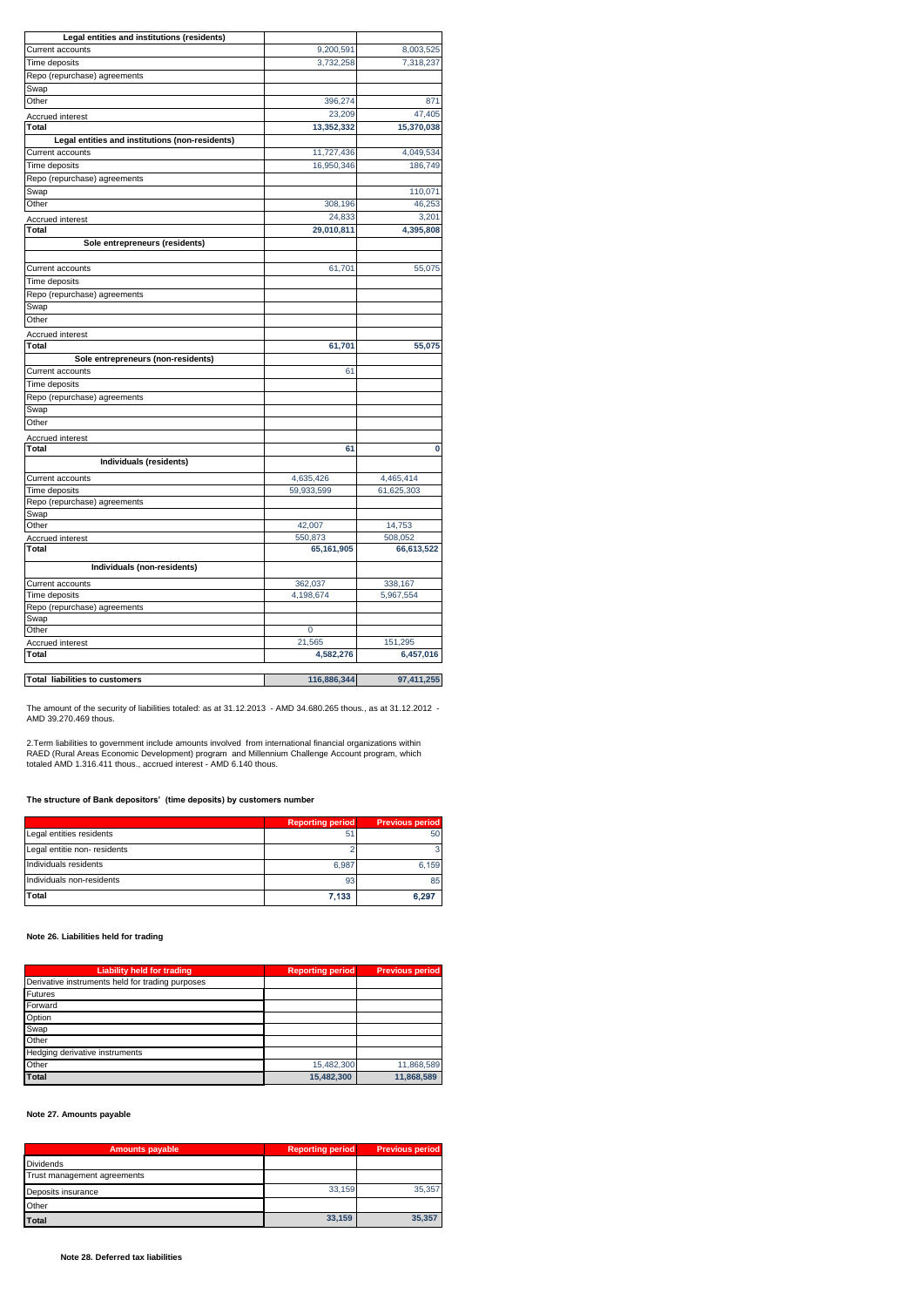| <b>Deferred tax liabilities movements</b> | <b>Reporting period</b> | <b>Previous period</b> |
|-------------------------------------------|-------------------------|------------------------|
| Balance at the beginning of the period    | 230,756                 | 230.756                |
| Increase                                  | 432.150                 | 46.382                 |
| Decrease                                  | $-230.756$              | $-230.756$             |
| Balance at the end of the period          | 432.150                 | 46.382                 |

### **Note 29. Other liabilities**

| <b>Other liabilities</b>                                                 | <b>Reporting period</b> | <b>Previous period</b> |
|--------------------------------------------------------------------------|-------------------------|------------------------|
| Settlement liabilities as regards cheques and other payment<br>documents | 6554                    |                        |
| Settlement liabilities as regards letters of credit                      |                         | 48,212                 |
| Other settlements                                                        |                         |                        |
| Payables as regards budget                                               |                         |                        |
| Profit Tax                                                               | 365,794                 |                        |
| VAT                                                                      | 15,019                  | 6,677                  |
| other taxes and dues                                                     | 154,785                 | 153,102                |
| social insurance payments                                                | 3,061                   | 24,833                 |
| Liabilities to employees as regards salary                               | 74,583                  | 86,462                 |
| Payables as regards suppliers                                            | 95.791                  | 156.755                |
| Payables as regards completion of chartered capital                      |                         |                        |
| Other liabilities                                                        | 35,934                  | 36,014                 |
| Balance at the end of period                                             | 751,521                 | 512,055                |

 **Note 30. Chartered capital**

a) Bank's chartered capital registered and fully paid – AMD 17.500.000 thous.

b) The number of issued and allocated ordinary shares - 35.000, nomminal value – AMD 500.000

c) Major participants as of the end of the reporting period

| <b>Major participant</b> | <b>Amount of</b><br>participation | <b>Share</b><br>$\frac{9}{6}$ | Type of activity<br>(for legal<br>entities) |
|--------------------------|-----------------------------------|-------------------------------|---------------------------------------------|
| Chrystie Management Inc. | 17,500,000                        | 100                           | Any activity<br>allowed by Law              |
|                          | 17,500,000                        |                               |                                             |

**Note 32. Revaluation and remeasurement reserves, other components of equity "Revaluation and remeasurement reserves"**

#### **Components:**

| <b>Revaluation reserves</b>                                   | <b>Reporting period</b> | <b>Previous period</b> |
|---------------------------------------------------------------|-------------------------|------------------------|
| Unrealized gain/loss from revaluation of investments for sale |                         |                        |
| Fixed assets revaluation reserve                              |                         |                        |
| Other reserves                                                |                         |                        |
| <b>Total revaluation reserves</b>                             |                         |                        |

**Other components of equity**

#### **Reserves**

| <b>Reserves</b>        | <b>Reporting period</b> | <b>Previous period</b> |
|------------------------|-------------------------|------------------------|
| General reserve        |                         |                        |
| Opening balance        | 309.357                 | 264.688                |
| Increase               |                         | 44.669                 |
| Decrease               |                         |                        |
| <b>Closing balance</b> | 309,357                 | 309,357                |
|                        |                         |                        |

| <b>Other reserves</b>  |           |           |
|------------------------|-----------|-----------|
| Opening balance        | 197.987   | 87.377    |
| Increase               | 4.632.728 | 8.420.872 |
| Decrease               | 3.235.343 | 8.310.262 |
| <b>Closing balance</b> | 1.595.372 | 197.987   |

# **Note 33. Retained earnings**

| <b>Retained profit</b> | <b>Reporting period</b> | <b>Previous period</b> |
|------------------------|-------------------------|------------------------|
| Opening balance        | 2,779,049               | 4,680,459              |
| Increase               | 2,568,029               | (1,856,741)            |
| Decrease               |                         | 44,669                 |
| <b>Closing balance</b> | 5,347,078               | 2,779,049              |

**Note 34. Reserves, contingencies and potential liabilities**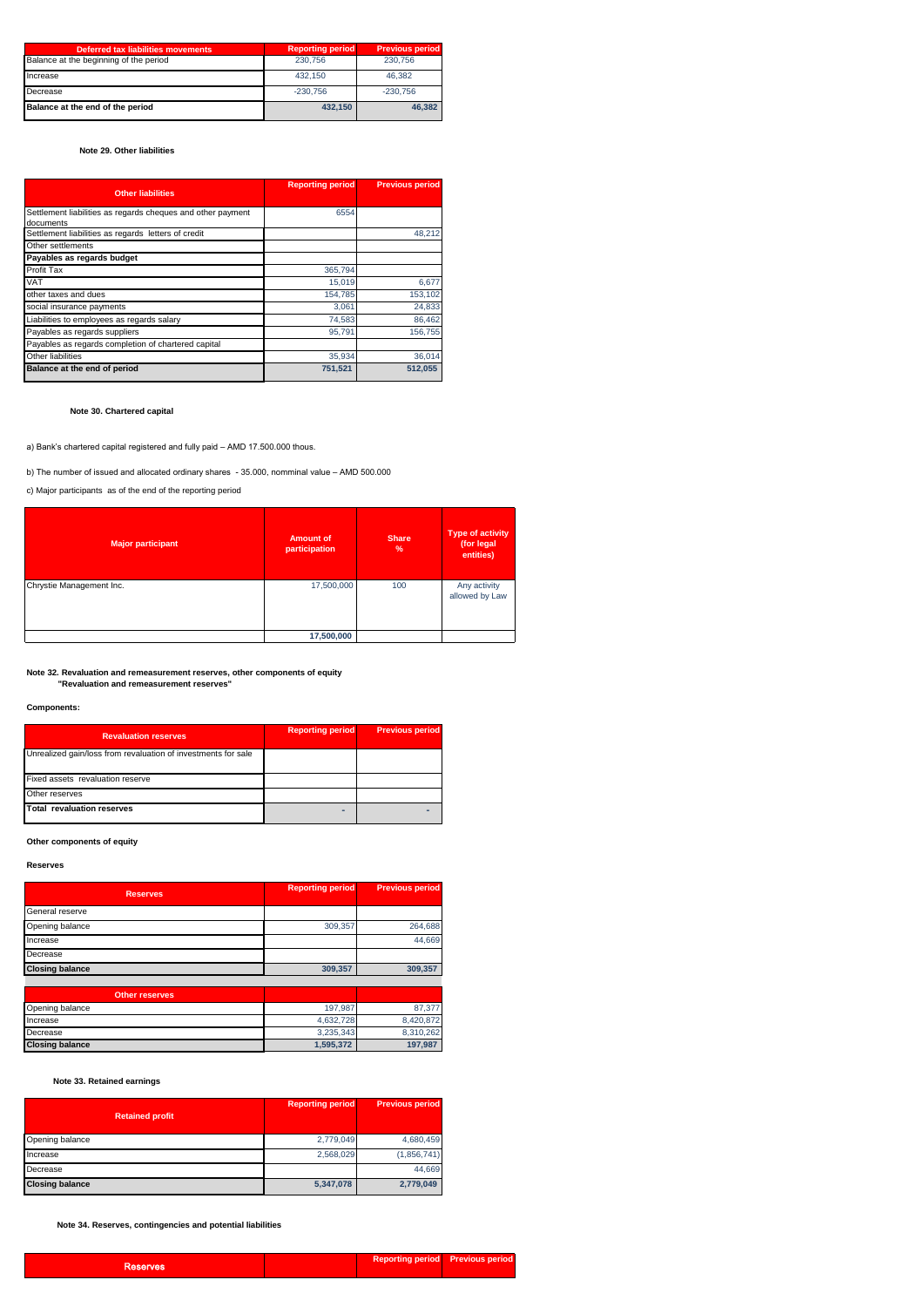| Opening balance                                                                                                                                           |      | 197,260    | 216,427    |
|-----------------------------------------------------------------------------------------------------------------------------------------------------------|------|------------|------------|
| Allocations to the reserve                                                                                                                                | r    | 75,223     | 324,894    |
| Use of reserve                                                                                                                                            | Note | (272, 483) | (344, 061) |
| Net allocations to the reserve                                                                                                                            |      | (197, 260) | (19, 167)  |
| <b>Closing balance</b>                                                                                                                                    |      | ۰          | 197,260    |
| The Bank carries out its activity within the requirements prescribed by legislation and needs no additional<br>reserves as regards its legal liabilities. |      |            |            |
|                                                                                                                                                           |      |            |            |
| Bank's tax liabilities                                                                                                                                    |      |            |            |
| The Bank has met its tax obligations and needs no additional reserves as regards its tax liabilities.                                                     |      |            |            |
| Bank's contingent liabilities as regards off-balance items containing credit risk                                                                         |      |            |            |

### **Bank's legal liabilities**

### **Bank's tax liabilities**

|                                                 | <b>Reporting period</b> | <b>Previous period</b> |
|-------------------------------------------------|-------------------------|------------------------|
|                                                 |                         |                        |
| Unused credit lines                             | 4,694,542               | 4,155,831              |
| Guarantees provided                             | 18.048.213              | 11,244,852             |
| Letters of credit issued                        |                         | 48.212                 |
| Reserve as regards the mentioned items (Note 7) |                         | (197, 260)             |
| <b>Closing balance</b>                          | 22,742,755              | 15,251,635             |

### **Bank's liability as regards operating lease**

**The leased premises are as follows:** 

Yerevan, Abovyan 43 - Yerevan Branch Yerevan, Artsakh Str. 23/6 - Artsakh Branch Talin, Gayi 1 - Talin Branch Noragavit 1Str., 93/1 - Noragavit Branch Stepanakert - Khachen Branch

**The structure of future total minimum lease amounts payable for operating lease** 

|                                         |                                                               | thous, drams                |
|-----------------------------------------|---------------------------------------------------------------|-----------------------------|
| The structure of minimum lease payments | Amounts payable in<br>drams equivalent to<br>foreign currency | Amounts payable in<br>drams |
| Up to 1 year                            |                                                               | 24.186                      |
| 1-5 years                               |                                                               | 41,249                      |
| 5-10 years                              |                                                               | 18,720                      |
| <b>Total</b>                            |                                                               | 84.155                      |

# **Note 35. Related party transactions**

The related party transactions were conducted according to the market terms and interest rates.

| Amounts due from banks   | <b>Reporting period</b> | <b>Previous period</b> |
|--------------------------|-------------------------|------------------------|
| Balance as of 01 January |                         |                        |
| Increase during the year |                         |                        |
| Decrease during the year |                         |                        |
|                          |                         |                        |

| Loans and advances to customers             | <b>Reporting period</b> | <b>Previous period</b> |
|---------------------------------------------|-------------------------|------------------------|
|                                             | 01.01.13-31.12.13       | 01.01.12-31.12.12      |
| Balance as of 01 January                    | 3.236.279               | 10,301,377             |
| Loans and advances provided during the year | 3.789.692               | 4,627,344              |
| Loans and advances repaid during the year   | 5.018.699               | 11,692,442             |
| <b>Balance</b>                              | 2.007.272               | 3.236.279              |
| Interest income                             | 318,010                 | 939.946                |

The loans have been provided to the Bank's management and their related parties

| <b>Amounts due to customers</b>  | <b>Reporting period</b> | <b>Previous period</b> |
|----------------------------------|-------------------------|------------------------|
|                                  | 01.01.13-31.12.13       | 01.01.12-31.12.12      |
| Balance as of 01 January         | 2.256.878               | 897,793                |
| Amounts received during the year | 166,524,152             | 54,051,770             |
| Amounts paid during the year     | 142.719.337             | 52,692,685             |
| <b>Balance</b>                   | 26.061.693              | 2.256.878              |
| Interest expense                 | 314.242                 | 170,983                |
|                                  |                         |                        |

| Salary and equivalent payments to the Bank's management | <b>Reporting period</b> | <b>Previous period</b> |
|---------------------------------------------------------|-------------------------|------------------------|
|                                                         | 01.01.13-31.12.13       | 01.01.12-31.12.12      |
| <b>The Board</b>                                        |                         |                        |
| Salary                                                  | 73.361                  | 24.180                 |
| bonus                                                   |                         |                        |
| Executive body                                          |                         |                        |
| Salary                                                  | 241,815                 | 210,536                |
| bonus                                                   | 840                     | 25                     |
| Internal audit                                          |                         |                        |
| Salary                                                  | 60,403                  | 45,317                 |
| bonus                                                   | 3,500                   | 850                    |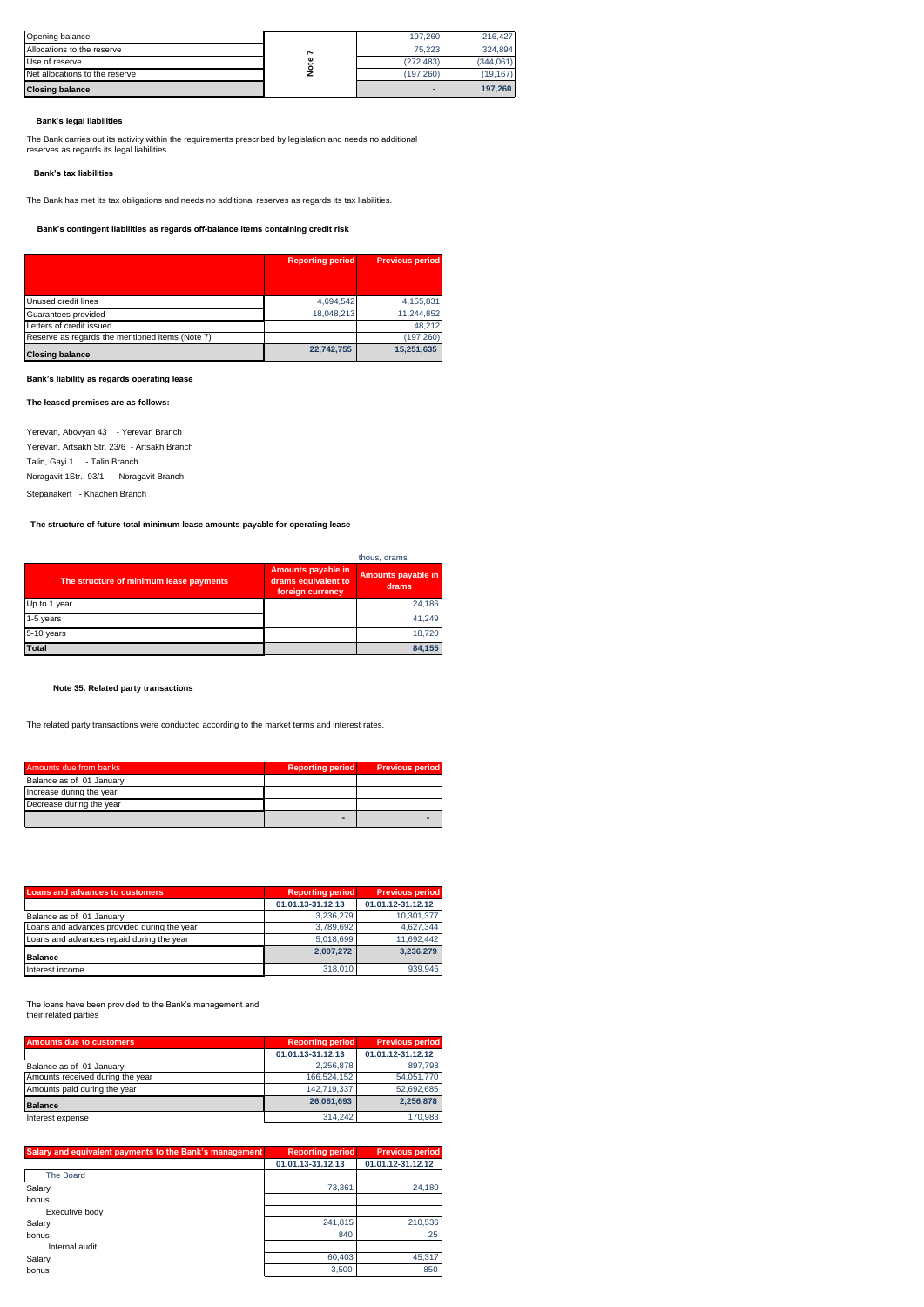**Note 36. Minimal disclosures concerning financial risks** 

#### **Credit risk**

The main objective of credit risks management for the Bank is the timely (sometimes even before provision of the loan) identification, valuation and realization of corresponding steps directed to their reduction. The Bank evaluates the credit risk in relation of both each borrower and the whole loan portfolio. According to the methodology developed by the Bank, the creditworthiness of the potential borrower is assessed before provision of the loan. From the viewpoint of prevention of the credit risk, the most important principles to follow are considered to be the security and purpose of the loan. After provision of the loan, monitoring is conducted by the Bank during the whole period of the loan agreement to regularly assess the borrower's solvency and the loan's security as well as to take corresponding measures for restricting the possible credit risk.

Also the Bank's overall loan portfolio is subjected to regular analysis by industry branches, customers, and<br>loan types to ensure the portfolio diversification and quality. Intra-bank normatives restricting credit risk<br>(ma major borrowers, maximum risk as regards a person related to the Bank, maximum risk as regards all persons<br>related to the Bank, etc.) are established by the corresponding internal legal acts approved by the Bank Board<br>(the The Bank considers activity of the Loan committee as very important for thye containment of credit risk. Loan<br>committee is the body to realize the Bank's credit policy, the purpose of which is management of the Bank's<br>loa

# Geographical concentrations

**31.12.2012**

| <b>Description</b>                                      | <b>RA</b>   | <b>CIS countries</b> | <b>OECD* Countries</b> | <b>Non OECD</b><br><b>Countries</b> | <b>Total</b> |
|---------------------------------------------------------|-------------|----------------------|------------------------|-------------------------------------|--------------|
| <b>Assets</b>                                           |             |                      |                        |                                     |              |
| Cash and balances with CBA                              | 12,114,301  |                      |                        |                                     | 12,114,301   |
| Amounts due from banks and other financial institutions | 1,766,405   | 364,677              | 2,479,525              | 283,454                             | 4,894,061    |
| Financial instruments held for trading                  | 11,868,589  |                      |                        |                                     | 11,868,589   |
| Loans and advances to customers                         | 101,446,363 | 493,817              | 491,978                | 21,841,062                          | 124,273,220  |
| Securities available for sale                           | 8,803,105   |                      | 10,230                 |                                     | 8,813,335    |
| Securities held to maturity                             | 33,502      |                      |                        |                                     | 33,502       |
| Other assets                                            | 7,587,457   | 187,415              | 74,793                 | 6,374,583                           | 14,224,248   |
| <b>Total assets</b>                                     | 143,619,722 | 1.045.909            | 3,056,526              | 28.499.099                          | 176,221,256  |
| Liabilities                                             |             |                      |                        |                                     |              |
| Amounts due to banks and other financial institutions   | 47,670,764  | 8,211,376            |                        |                                     | 55,882,140   |
| Amounts due to customers                                | 86,604,684  | 793,639              | 1,798,508              | 8,214,424                           | 97,411,255   |
| Financial liability held for trading                    |             |                      |                        | 11,868,589                          | 11,868,589   |
| Other liabilities                                       | 358.913     | 97.874               | 8.889                  | 46,379                              | 512,055      |
| <b>Total liabilities</b>                                | 134,634,361 | 9,102,889            | 1,807,397              | 20,129,392                          | 165,674,039  |
| <b>Net position</b>                                     | 8,985,361   | (8,056,980)          | 1,249,129              | 8,369,707                           | 10,547,217   |

#### **31.12.2013**

| <b>Description</b>                                      | <b>RA</b>   | <b>CIS countries</b> | <b>OECD* Countries</b> | <b>Non OECD</b><br><b>Countries</b> | <b>Total</b> |
|---------------------------------------------------------|-------------|----------------------|------------------------|-------------------------------------|--------------|
| <b>Assets</b>                                           |             |                      |                        |                                     |              |
| Cash and balances with CBA                              | 34,732,320  |                      |                        |                                     | 34,732,320   |
| Amounts due from banks and other financial institutions | 1,446,217   | 292,760              | 2,500,195              | 209,579                             | 4,448,751    |
| Financial instruments held for trading                  | 15,482,300  |                      |                        |                                     | 15,482,300   |
| Loans and advances to customers                         | 104,751,334 | 259,130              | 708,773                | 24,916,532                          | 130,635,769  |
| Securities available for sale                           | 9,562,380   |                      | 9,226                  |                                     | 9,571,606    |
| Securities held to maturity                             |             |                      |                        |                                     |              |
| Other assets                                            | 8,751,516   | 217,330              | 3,340                  | 5,471,193                           | 14,443,379   |
| <b>Total assets</b>                                     | 174,726,067 | 769.220              | 3,221,534              | 30,597,304                          | 209.314.125  |
| Liabilities                                             |             |                      |                        |                                     |              |
| Amounts due to banks and other financial institutions   | 54,686,221  | 7,018,129            | 4,796                  | 776                                 | 61,709,922   |
| Amounts due to customers                                | 100,270,201 | 511.706              | 1,778,398              | 14,326,039                          | 116,886,344  |
| Financial liability held for trading                    |             |                      |                        | 15,482,300                          | 15,482,300   |
| Other liabilities                                       | 697,946     | 48,707               | 4,868                  |                                     | 751,521      |
| <b>Total liabilities</b>                                | 155,654,368 | 7,578,542            | 1,788,062              | 29,809,115                          | 194,830,087  |
| <b>Net position</b>                                     | 19,071,699  | (6,809,322)          | 1,433,472              | 788,189                             | 14,484,038   |

**OECD \* - Organization for Economic Cooperation and**

**Development** 

**Analysis of assets containing credit risk according to industrial branches and exposure** 

### **31.12.2012**

| <b>Assets</b>                              |        | <b>Working assets</b> | <b>Non-working assets</b> |                                      |                                  |                |  |
|--------------------------------------------|--------|-----------------------|---------------------------|--------------------------------------|----------------------------------|----------------|--|
|                                            |        | Standard/Non-risky    | <b>Controlled/Risky</b>   | Non-standard/<br><b>Medium risky</b> | <b>Doubtful/ Highly</b><br>riskv | <b>Bad</b>     |  |
| Loans and advances, including              |        | 119,516,378           | 3.228.794                 | 971.788                              | 556,260                          |                |  |
|                                            |        | 26.526                | 232                       | 69                                   | 43                               | $\overline{0}$ |  |
| 1. Industry                                | amount | 23,349,072            | 270.694                   | 5,238                                |                                  |                |  |
|                                            | number | 174                   |                           |                                      |                                  |                |  |
| 2. Agriculture                             | amount | 3,633,845             | 600.299                   | 19,536                               | 8.926                            |                |  |
|                                            | number | 474                   | 13                        |                                      |                                  |                |  |
| 3. Construction                            | amount | 13,381,885            | 3,593                     | 70,754                               | 315,851                          |                |  |
|                                            | number | 192                   |                           |                                      |                                  |                |  |
| 4. Transport and communication             | amount | 3,981,711             | 21.575                    |                                      |                                  |                |  |
|                                            | number | 47                    |                           |                                      |                                  |                |  |
| 5. Trade                                   | amount | 9,320,22              | 1,433,133                 | 735,108                              | 184,052                          |                |  |
|                                            | number | 267                   |                           |                                      | 10                               |                |  |
| 6. Catering and other                      |        | 7,423,167             |                           |                                      | 9,481                            |                |  |
| spheres of service                         | amount |                       |                           |                                      |                                  |                |  |
|                                            | number | 123                   |                           |                                      |                                  |                |  |
| 7. Financial sector                        | amount |                       |                           |                                      |                                  |                |  |
|                                            | number |                       |                           |                                      |                                  |                |  |
| 8. Consumer loans including /credit cards/ | amount | 8,966,548             | 157,416                   | 46,560                               | 7,503                            |                |  |
|                                            | number | 22.544                | 156                       | 45                                   | 19                               |                |  |
| 9. Other branches of industry              | amount | 36,116,506            | 614,174                   | 66,519                               | 11,478                           |                |  |
|                                            | number | 577                   | 27                        | 6                                    | 2                                |                |  |
| 10. Mortgage loans                         | amount | 13,343,423            | 127,910                   | 28.073                               | 18,969                           |                |  |
|                                            | number | 2.128                 | 22                        |                                      |                                  |                |  |
| Receivables                                | amount | 13,739,858            | 3,479                     | 3,083                                | 2,763                            |                |  |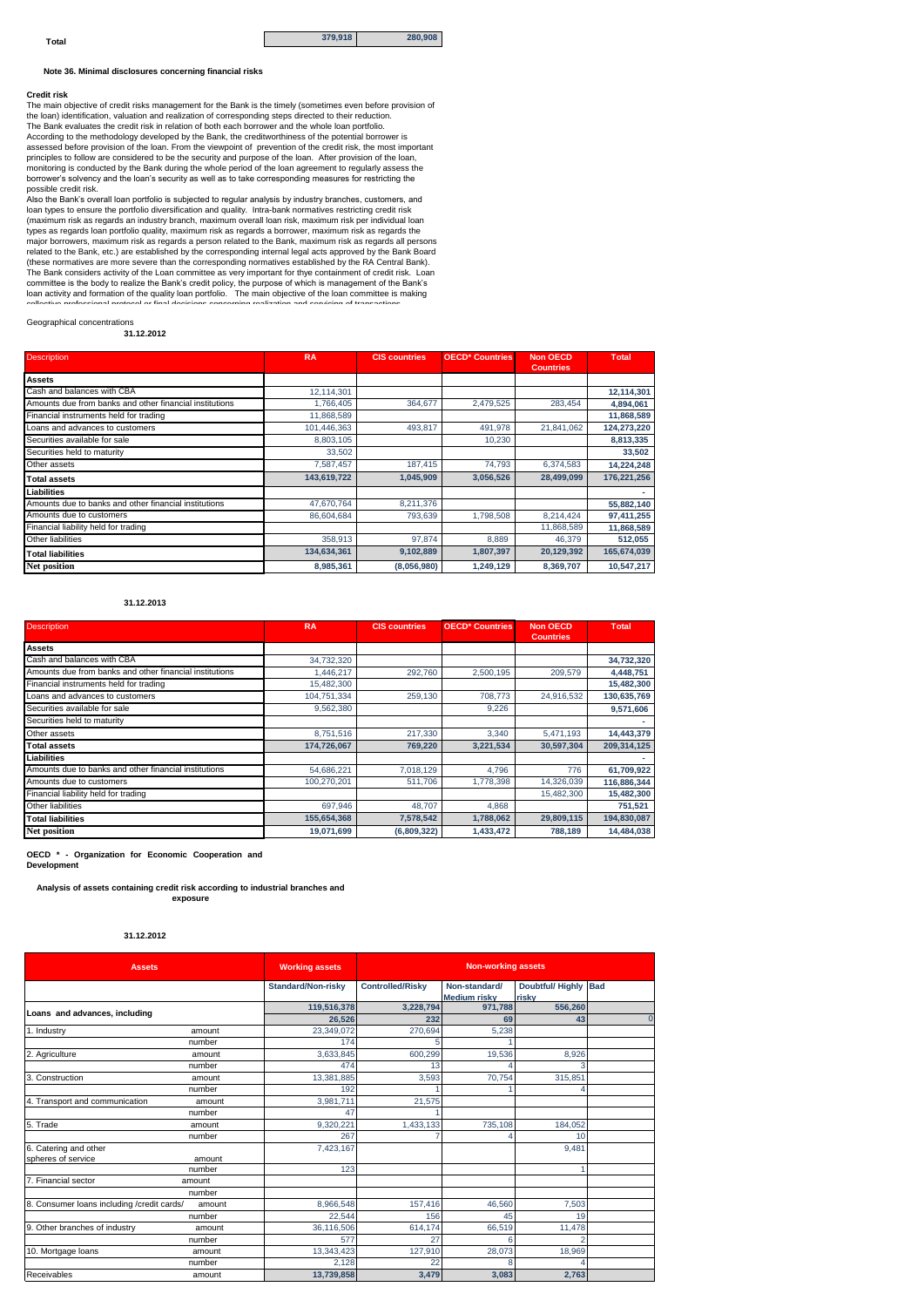|                         | number | 2,338      | 308    | 419 | 166 |  |
|-------------------------|--------|------------|--------|-----|-----|--|
| Investment securities   | amount | 63,394     |        |     |     |  |
|                         | number |            |        |     |     |  |
| Off-balance sheet items | amount | 15,232,871 | 18.641 | 118 |     |  |
|                         | number | 6,027      | 51     |     |     |  |
| including<br>quarantees | amount | 11,086,412 | 4,950  |     |     |  |
|                         | number | 280        |        |     |     |  |
| letters of credit       | amount | 47,730     |        |     |     |  |
|                         | number |            |        |     |     |  |

# **31.12.2013**

| <b>Assets</b>                                                       | <b>Working assets</b> | <b>Non-working assets</b> |                                      |                               |                |  |
|---------------------------------------------------------------------|-----------------------|---------------------------|--------------------------------------|-------------------------------|----------------|--|
|                                                                     | Standard/Non-risky    | <b>Controlled/Risky</b>   | Non-standard/<br><b>Medium risky</b> | Doubtful/ Highly Bad<br>risky |                |  |
|                                                                     | 125,345,418           | 3,269,640                 | 1,637,460                            | 383,251                       |                |  |
| Loans and advances, including                                       | 35,912                | 974                       | 332                                  | 117                           |                |  |
| 1. Agriculture, forestry and fishing                                | 3,416,539             | 264,527                   | 86,077                               | 32,392                        |                |  |
| number                                                              | 380                   | 16                        | 20                                   | 9                             |                |  |
| 2. Mining and quarrying                                             | 9,053,896             |                           | 22,993                               |                               |                |  |
| number                                                              | 29                    |                           |                                      |                               |                |  |
| 3. Processing industry<br>amount                                    | 13,064,637            | 17,941                    | 11,380                               |                               |                |  |
| number                                                              | 103                   |                           | 3                                    |                               |                |  |
| 4. Electricity, gas, steam and air conditioning supply              | 2,652,728             |                           |                                      |                               |                |  |
| number                                                              | 19                    |                           |                                      |                               |                |  |
| 5. Water supply, sewerage, waste management and recycling<br>amount | 128,215               |                           |                                      |                               |                |  |
| number                                                              | 6                     |                           |                                      |                               |                |  |
| 6. Construction<br>amount                                           | 12,928,456            | 306,724                   | 40,429                               | 202,633                       |                |  |
| number                                                              | 87                    | 15                        |                                      |                               |                |  |
| 7. Commerce<br>amount                                               | 20,772,841            | 711.664                   | 742.532                              | 34.125                        |                |  |
| number                                                              | 196                   | 5                         |                                      | 5                             |                |  |
| 8. Transportation and warehouse business<br>amount                  | 7,142,195             |                           | 11,646                               | 2,192                         |                |  |
| number                                                              | 22                    |                           | 1                                    |                               |                |  |
| 9. Accommodation and catering<br>amount                             | 7,100,050             | 15,288                    |                                      | 1,196                         |                |  |
| number                                                              | 60                    | 1                         |                                      | 1                             |                |  |
| 10. Information and communication<br>amount                         | 563,556               |                           |                                      |                               |                |  |
| number                                                              | 31                    |                           |                                      |                               |                |  |
| 11. Financial and insurance buisness                                |                       |                           |                                      |                               |                |  |
| number                                                              |                       |                           |                                      |                               |                |  |
| 12. Professional, scientific and technical activities<br>amount     | 109,469               |                           |                                      |                               |                |  |
| number                                                              | 5                     |                           |                                      |                               |                |  |
| 13. Education<br>amount                                             | 70,034                |                           |                                      |                               |                |  |
| number                                                              | 18                    |                           |                                      |                               |                |  |
| 14. Healthcare<br>amount                                            | 239,092               |                           |                                      |                               |                |  |
| number                                                              | 8                     |                           |                                      |                               |                |  |
| 15. Arts, entertainment, recreation<br>amount                       | 350.469               |                           |                                      |                               |                |  |
| number                                                              | 5                     |                           |                                      |                               |                |  |
| 16. Other branches of economy                                       | 18,687,686            |                           | 308                                  |                               |                |  |
| number                                                              | 21                    |                           |                                      |                               |                |  |
| 17. Mortgage loans<br>amount                                        | 11,471,917<br>1,981   | 306,337<br>49             | 153,769<br>18                        | 33,870<br>13                  |                |  |
| number                                                              | 17,593,638            | 1,647,159                 | 568,326                              | 76,843                        |                |  |
| 18. Consumer and other loans<br>number                              | 32,941                | 884                       | 280                                  | 86                            |                |  |
| Receivables<br>amount                                               | 8,591,346             | 137,550                   | 247,501                              | 7,170                         |                |  |
| number                                                              | 3,222                 | 94                        | 131                                  | 78                            |                |  |
| Investment securities<br>amount                                     | 37,725                |                           |                                      |                               |                |  |
| number                                                              | 3                     |                           |                                      |                               |                |  |
| Off-balance sheet items<br>amount                                   | 22,587,123            | 35,062                    | 86,303                               | 34,236                        | 31             |  |
| number                                                              | 13,614                | 175                       | 23                                   | 5                             | $6\phantom{a}$ |  |
| including<br>guarantees<br>amount                                   | 17,901,145            | 27,077                    | 32,240                               | 34,150                        |                |  |
| number                                                              | 289                   | $\overline{4}$            |                                      | 3                             |                |  |
| letters of credit<br>amount                                         |                       |                           |                                      |                               |                |  |
| number                                                              |                       |                           |                                      |                               |                |  |
|                                                                     |                       |                           |                                      |                               |                |  |

# **Analysis of credit portfolio according to regions and risk exposure**

# **31.12.2012**

| Loans and advances, including | <b>Working assets</b>     | <b>Non-working assets</b> |                     |                      |  |  |
|-------------------------------|---------------------------|---------------------------|---------------------|----------------------|--|--|
| Loans, including              | <b>Standard/Non-risky</b> | <b>Controlled/Risky</b>   | Non-standard/       | Doubtful/ Highly Bad |  |  |
|                               |                           |                           | <b>Medium risky</b> | riskv                |  |  |
| L. Residents of RA            | 96.808.535                | 3.109.780                 | 971.788             | 556,260              |  |  |
| 2. Non-residents              | 22,707,843                | 119,014                   |                     |                      |  |  |
| Total                         | 119.516.378               | 3.228.794                 | 971.788             | 556.260              |  |  |

# **31.12.2013**

| <b>Assets</b>      | <b>Working assets</b> | <b>Non-working assets</b> |                     |                      |  |  |
|--------------------|-----------------------|---------------------------|---------------------|----------------------|--|--|
| Loans, including   | Standard/Non-risky    | <b>Controlled/Risky</b>   | Non-standard/       | Doubtful/ Highly Bad |  |  |
|                    |                       |                           | <b>Medium risky</b> | risky                |  |  |
| 1. Residents of RA | 99,460,983            | 3.269.640                 | 1,637,460           | 383,251              |  |  |
| 2. Non-residents   | 25,884,435            |                           |                     |                      |  |  |
| Total              | 125,345,418           | 3,269,640                 | 1,637,460           | 383,251              |  |  |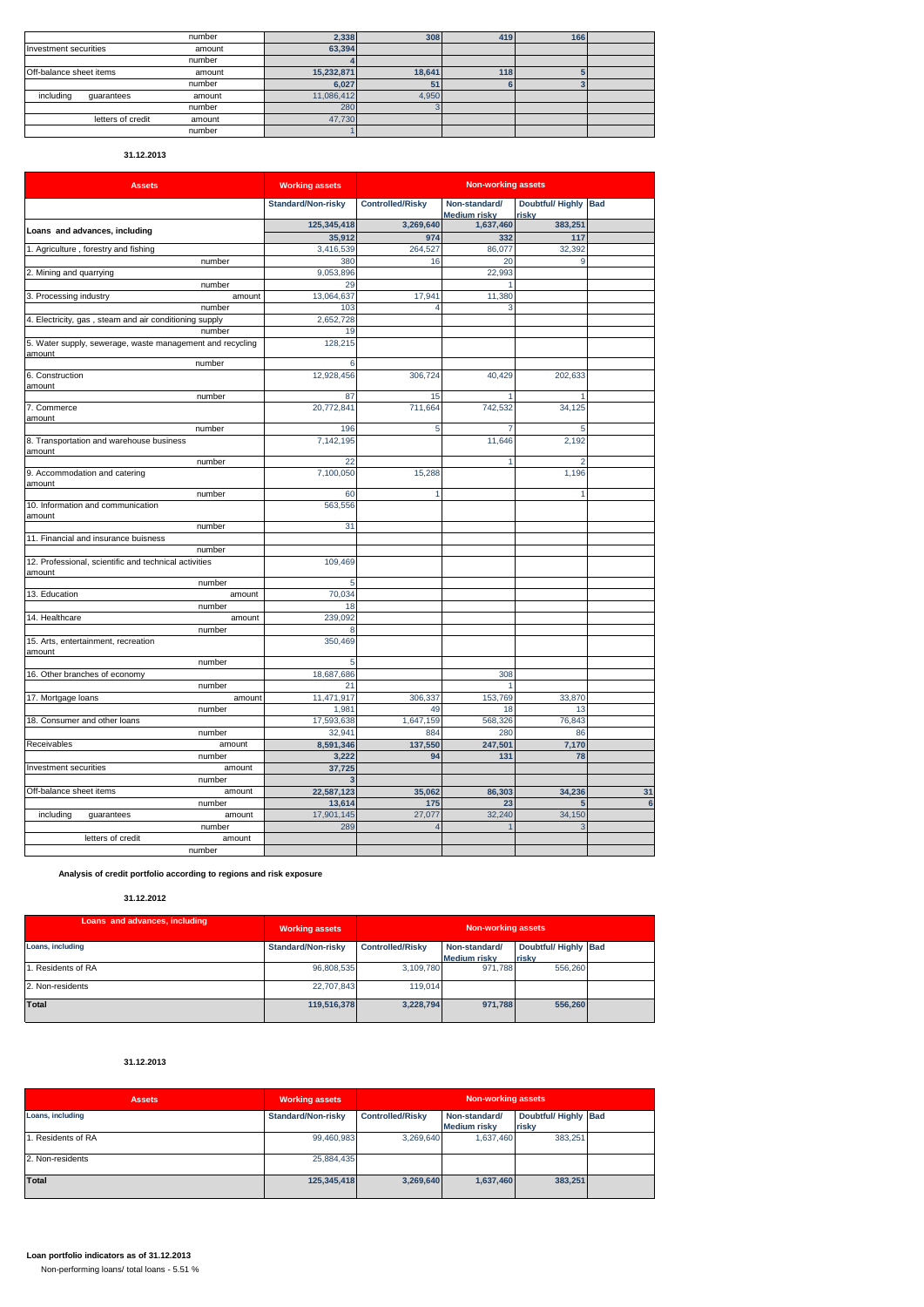Reserve for non-performing loans/total capital - 5.30 %

Loan reserve /total loans - 2.09 %

Possible loss reserve/Non-performing loans - 37.93 %

Large amount advances/capital - 262.23 %:

### **Market risk**

Currency risk<br>For the purposes of currency risk assessment, the Bank applies the VaR (Value at Risk) model well accepted<br>in the international practice. The model ensures definite probability forecast of expected maximum cu

# **The Bank's foreign currency risk analysis according to financial assets and liabilities**

### *31.12.2012*

|                                                         | <b>Drams</b> | I group foreign<br>currency* | Il group foreign<br>currency** | <b>Total</b> |
|---------------------------------------------------------|--------------|------------------------------|--------------------------------|--------------|
|                                                         |              |                              |                                |              |
| <b>Assets</b>                                           |              |                              |                                |              |
| Cash and balances with CBA                              | 6,947,390    | 4,935,203                    | 231,708                        | 12,114,301   |
| Amounts due from banks and other financial institutions | 233,522      | 4,215,154                    | 445.385                        | 4,894,061    |
| Financial instruments kept for trading                  | 11.868.589   |                              |                                | 11,868,589   |
| Loans and advances to customers                         | 55,513,675   | 68,222,563                   | 536.982                        | 124,273,220  |
| Financial assets available for sale                     | 8,813,335    |                              |                                | 8,813,335    |
| Financial assets held to maturity                       | 33.502       |                              |                                | 33,502       |
| Other                                                   | 14,077,484   | 106,954                      | 39,810                         | 14,224,248   |
| <b>Total assets</b>                                     | 97,487,497   | 77,479,874                   | 1,253,885                      | 176,221,256  |
| Liabilities                                             |              |                              |                                |              |
| Amounts due to banks and other financial institutions   | 46,610,886   | 9,271,254                    |                                | 55,882,140   |
| Amounts due to customers                                | 23,750,292   | 71,749,894                   | 1,911,069                      | 97,411,255   |
| Other liabilities                                       | 346,375      | 165,355                      | 325                            | 512,055      |
| <b>Total liabilities</b>                                | 70,707,553   | 81,186,503                   | 1,911,394                      | 153,805,450  |
| <b>Net position</b>                                     | 26,779,944   | (3,706,629)                  | (657, 509)                     | 22,415,806   |

### *31.12.2013*

|                                                         | <b>Drams</b> | group foreign<br>currency* | Il group foreign<br>currency** | <b>Total</b> |
|---------------------------------------------------------|--------------|----------------------------|--------------------------------|--------------|
|                                                         |              |                            |                                |              |
| <b>Assets</b>                                           |              |                            |                                |              |
| Cash and balances with CBA                              | 12,768,196   | 21,736,984                 | 227,140                        | 34,732,320   |
| Standardized precious metal bullions                    |              | 8,819                      |                                | 8,819        |
| Amounts due from banks and other financial institutions | 411,783      | 3,668,306                  | 368,662                        | 4,448,751    |
| Financial instruments kept for trading                  | 15,482,300   |                            |                                | 15,482,300   |
| Loans and advances to customers                         | 57, 185, 271 | 73.450.498                 |                                | 130,635,769  |
| Financial assets available for sale                     | 9,571,606    |                            |                                | 9,571,606    |
| Financial assets held to maturity                       |              |                            |                                |              |
| Other                                                   | 13,578,663   | 827,980                    | 36,736                         | 14,443,379   |
| <b>Total assets</b>                                     | 108,997,819  | 99,692,587                 | 632,538                        | 209,322,944  |
| Liabilities                                             |              |                            |                                |              |
| Amounts due to banks and other financial institutions   | 50,185,413   | 11,524,509                 |                                | 61,709,922   |
| Amounts due to customers                                | 29,451,349   | 86,887,212                 | 547,783                        | 116,886,344  |
| Other liabilities                                       | 690,460      | 61,061                     |                                | 751,521      |
| <b>Total liabilities</b>                                | 80,327,222   | 98,472,782                 | 547,783                        | 179,347,787  |
| <b>Net position</b>                                     | 28,670,597   | 1,219,805                  | 84,755                         | 29,975,157   |

 \* The 1st group of foreign currencies includes US Dollar, Euro, English Pound sterling, Swiss Franc, Gold metal account

\*\* The 2nd group of foreign currencies includes Russian Rouble, Ukrainian Hryvnia, UAE Dirham, Singapur Dollar.

**Analysis of the Bank's Foreign Currency risk according to the types of derivative financial instruments**

| <b>Types of derivative financial instruments</b>   | Drams,    | I group foreign<br>currency* | Il group foreign<br>currency** | <b>Total</b> |
|----------------------------------------------------|-----------|------------------------------|--------------------------------|--------------|
|                                                    |           |                              |                                |              |
| <b>Futures instruments</b>                         |           |                              |                                |              |
| - liabilities                                      |           |                              |                                |              |
| demands                                            |           |                              |                                |              |
| Forward instruments                                |           |                              |                                |              |
| - liabilities                                      |           |                              |                                |              |
| demands                                            |           |                              |                                |              |
| Options                                            |           |                              |                                |              |
| - liabilities                                      |           |                              |                                |              |
| - demands                                          |           |                              |                                |              |
| Swaps                                              |           |                              |                                |              |
| - liabilities                                      |           | 2,028,200                    |                                | 2,028,200    |
| - demands                                          | 2,078,750 |                              |                                | 2,078,750    |
| Other derivative instruments                       |           |                              |                                |              |
| - liabilities                                      |           |                              |                                |              |
| - demands                                          |           |                              |                                |              |
| Net position according to the derivative financial |           |                              |                                |              |
| <b>instruments</b>                                 | 2,078,750 | (2,028,200)                  |                                | 50,550       |
| Net open position*                                 | 2,078,750 | (2,028,200)                  |                                | 50,550       |
|                                                    |           |                              |                                |              |

**Interest rate risk**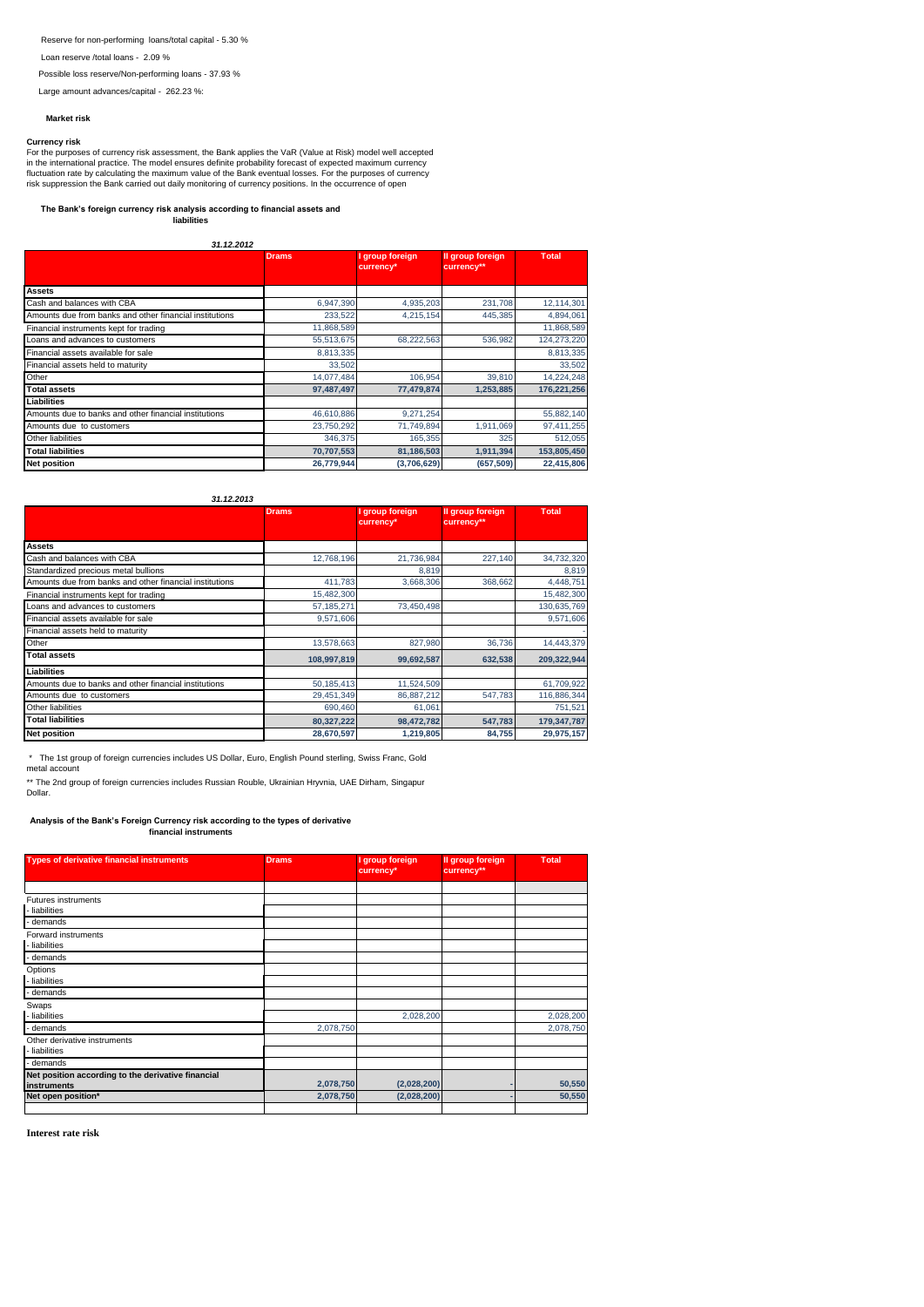Efficient management of interest rate risk also assumes management of assets and liabilities as a result of

which the Bank will avoid interest rate risk as far as possible. The objective of the interest rate risk management at the Bank is to maintain the target levels of the assets

and liabilities interest rate spread and net interest margin. For the interest rate risk management purposes, the Bank makes calculations on the monthly basis of the both net interest margin and the assets and liabilities interest rate spread, taking into account the assets profitability

and the liabilities consumability as well as their time limitation. To restrict interest rate risk, special mechanisms have been developed as regards assets and liabilities pricing (setting interest rates).

Interest rate risk assessment is based on the model of time gap calculation for assets and liabilities sensitive towards interest rate changes, which allows to evaluate the effect of the interest rate changes on the Bank's expected net interest income.

Interest rate risk is also assessed using the duration method, which shows the change in the economic value of the capital as a result of interest rate changes, taking into account the time inconsistency of the involved liabilities and allocated assets.

#### **Average interest rates for interest-bearing financial assets and liabilities as of the end of the reporting period**

|                                                          | <b>Reporting period interest rates</b> |                   | <b>Previous period interest rates</b> |                  |  |
|----------------------------------------------------------|----------------------------------------|-------------------|---------------------------------------|------------------|--|
|                                                          |                                        |                   |                                       |                  |  |
| Item                                                     | <b>Drams</b>                           | Foreign currency  | <b>Drams</b>                          | Foreign currency |  |
|                                                          | %                                      | %                 | $\%$                                  | %                |  |
| <b>Assets</b>                                            |                                        |                   |                                       |                  |  |
| <b>Balances with CBA</b>                                 |                                        |                   |                                       |                  |  |
| Amounts due from banks and other financial organizations |                                        |                   |                                       |                  |  |
| including                                                |                                        |                   |                                       |                  |  |
| - interbank loans                                        |                                        |                   |                                       |                  |  |
|                                                          |                                        |                   |                                       |                  |  |
| - interbank repo                                         |                                        |                   | 9.00                                  |                  |  |
| - interbank swap                                         |                                        |                   | 9.00                                  | 9.00             |  |
| Loans and advances to customers                          | $6 - 24$                               | $13 - 15$         | $6 - 24$                              | $13 - 15$        |  |
| Securities held for trading and available for sale       | $8.0 - 13.5$                           |                   | $7.5 - 16.3$                          |                  |  |
| Securities held to maturity                              |                                        |                   | 11.00                                 |                  |  |
| Liabilities                                              |                                        |                   |                                       |                  |  |
| Amounts due to banks                                     |                                        | 7.78<br>$8 - 8.5$ | 9.50                                  | 5.00             |  |
| and other financial institutions                         |                                        |                   |                                       |                  |  |
| Amounts due to                                           | $1 - 14.5$                             | $1 - 9.5$         | $1 - 13$                              | $1 - 9.5$        |  |
| customers                                                |                                        |                   |                                       |                  |  |
| Liabilities as regards securities issued by the Bank     |                                        |                   |                                       |                  |  |

**Liquidity risk**

Liquidity risk depends on redemption of deposits allocated in the Bank, as well as on the availability of sufficient means for timely settling liabilities as regards financial instruments. To manage liquidity risk, the Bank controls expected cash flows related to customers bank transactions, which is brought to conformity with the Bank's general management strategy. The Bank has established limits for permissible level of liquidity risk, which is always in control.

The purpose of the Bank's liquidity management is creation of financial capabilities which will enable meeting the well founded money demands of all types of creditors, depositors and other customers without serious the well founded money demands of all types of creditors, depositors and other customers without serious problems which may be reflected in the Bank's balance sheet and off-balance sheet items, as well as ensuring the maximum possible profitability level.

To ensure liquidity and efficiently manage the liquidity risk, the Bank implements coordinated management of assets and liabilities, which assumes: 1. availability of sufficient number of highly liquid assets,

2. sustainability of resources,

3. acceptable time gaps for assets and liabilities,

#### *31.12.2012*

|                                                    | Non-performing |                |                | Time remaining to maturity |               |                |            |                      |
|----------------------------------------------------|----------------|----------------|----------------|----------------------------|---------------|----------------|------------|----------------------|
| <b>Item description</b>                            | overdue        | time           | demand         | up to 3 months             | 3-6 months    | 6-12 months    | 1-5 years  | more than 5<br>years |
| <b>Assets</b>                                      |                |                |                |                            |               |                |            |                      |
| Cash in intern, and CBA                            |                |                | 11,094,301     |                            |               |                |            |                      |
| Amounts due from banks and other fin. institutions |                |                | 3,212,584      |                            |               | 182,788        | 1,113,146  |                      |
| Loans provided to customers                        | 815,926        | 3,940,916      |                | 24,899,819                 | 12,214,556    | 26,217,745     | 46,621,489 | 9,562,769            |
| <b>Financial assets</b>                            |                |                | ٠              | 11,868,589                 |               | 46,508         | 1,182,149  | 7,588,288            |
| held for trade                                     |                |                |                | 11,868,589                 |               |                |            |                      |
| available for sale                                 |                |                |                |                            |               | 13,006         | 1,182,149  | 7,588,288            |
| held up to maturity                                |                |                |                |                            |               | 33,502         |            |                      |
| Realized under repo agreements                     |                |                |                |                            |               |                |            |                      |
| Other assets                                       | 9,323          | $\overline{2}$ | 3,936          | 3,158,016                  | 2,450,849     | 1,563,038      | 1,898,367  | 6,002                |
| *Contractual demands                               |                |                |                |                            |               |                |            |                      |
| Total                                              | 825,249        | 3,940,918      | 14,310,821     | 39,926,424                 | 14,665,405    | 28,010,079     | 50,815,151 | 17,157,059           |
| 1-st group currency                                | 460,187        | 2,659,131      | 7,766,278      | 11,926,568                 | 4,321,544     | 18,326,492     | 31,634,131 |                      |
| 2-nd group currency                                |                |                | 646,281        | 31,660                     | 89,175        | 178,349        | 237,798    |                      |
| Variable interest rate                             |                |                |                |                            |               |                |            |                      |
| Fixed interest rate                                | 815,926        | 3,940,916      | 1,097,972      | 25,571,383                 | 12,214,556    | 26,447,041     | 48,549,755 | 16,556,809           |
| Interest free                                      | 9,323          |                | 13,212,849     | 14,355,04                  | 2,450,849     | 1,563,038      | 2,265,396  | 600,250              |
| Liabilities                                        |                |                |                |                            |               |                |            |                      |
| Amounts due to banks and other fin. institutions   |                |                | 217,743        | 25,565,532                 | 1,564,517     | 1,567,993      | 20,682,684 | 6,283,671            |
| Amounts due to customers                           | ×.             | ÷.             | 17,160,660     | 13,594,229                 | 22,321,237    | 36,406,891     | 7,921,088  | 7,150                |
| upon demand                                        |                |                | 17,160,660     |                            |               |                |            |                      |
| time liability                                     |                |                |                | 13,594,229                 | 22,321,237    | 36,406,891     | 7,921,088  | 7,150                |
| Other                                              |                |                |                |                            |               |                |            |                      |
| Liabilities for securities issued by the banks     |                |                |                |                            |               |                |            |                      |
| Other liabilities                                  |                |                | 35,204         | 476,851                    |               |                |            |                      |
| Off-balance contingent liabilities                 |                | 18,763         | 4,097,771      | 1,344,904                  | 1,383,009     | 2,816,308      | 5,590,880  |                      |
| *Contractual liabilities                           |                |                |                |                            |               |                |            |                      |
| Total                                              |                |                | 17,413,607     | 39,636,612                 | 23,885,754    | 37,974,884     | 28,603,772 | 6,290,821            |
| 1-st group currency                                |                |                | 7,128,419      | 11,436,814                 | 19,979,921    | 29,675,060     | 12,966,289 |                      |
| 2-nd group currency                                |                |                | 1,495,478      | 8,986                      | 10,032        | 396,456        | 442        |                      |
| Large-scale liability                              |                |                | 17,258         | 18,757,807                 | 8,181,587     | 251,078        | 20,285,294 |                      |
| Variable rate liability                            |                |                |                |                            |               |                |            |                      |
| Fixed rate liability                               |                |                | 17,257,443     | 38,998,099                 | 23,885,754    | 37,940,240     | 28,603,772 | 6,290,821            |
| Interest free                                      |                |                | 156,164        | 638,513                    |               | 34.644         |            |                      |
| Net liquidity gap                                  | 825,249        | 3,940,918      | (3, 102, 786)  | 289,812                    | (9, 220, 349) | (9,964,805)    | 22,211,379 | 10,866,238           |
| 1-st group currency                                | 460,187        | 2,659,131      | 637,859        | 489,754                    | (15,658,377)  | (11,348,568    | 18,667,842 |                      |
| 2-nd group currency                                | ×.             | ×              | (849, 197)     | 22,674                     | 79,143        | (218, 107)     | 237,356    | ×                    |
| Variable interest rate                             | ×.             | ×              | $\sim$         | ×.                         | ٠             |                | ×.         |                      |
| Fixed rate                                         | 815,926        | 3,940,916      | (16, 159, 471) | (13, 426, 716)             | (11,671,198)  | (11, 493, 199) | 19,945,983 | 10,265,988           |
| Cumulative liquidity gap                           | 825,249        | 4,766,167      | 1,663,381      | 1,953,193                  | (7, 267, 156) | (17,231,961    | 4,979,418  | 15,845,656           |